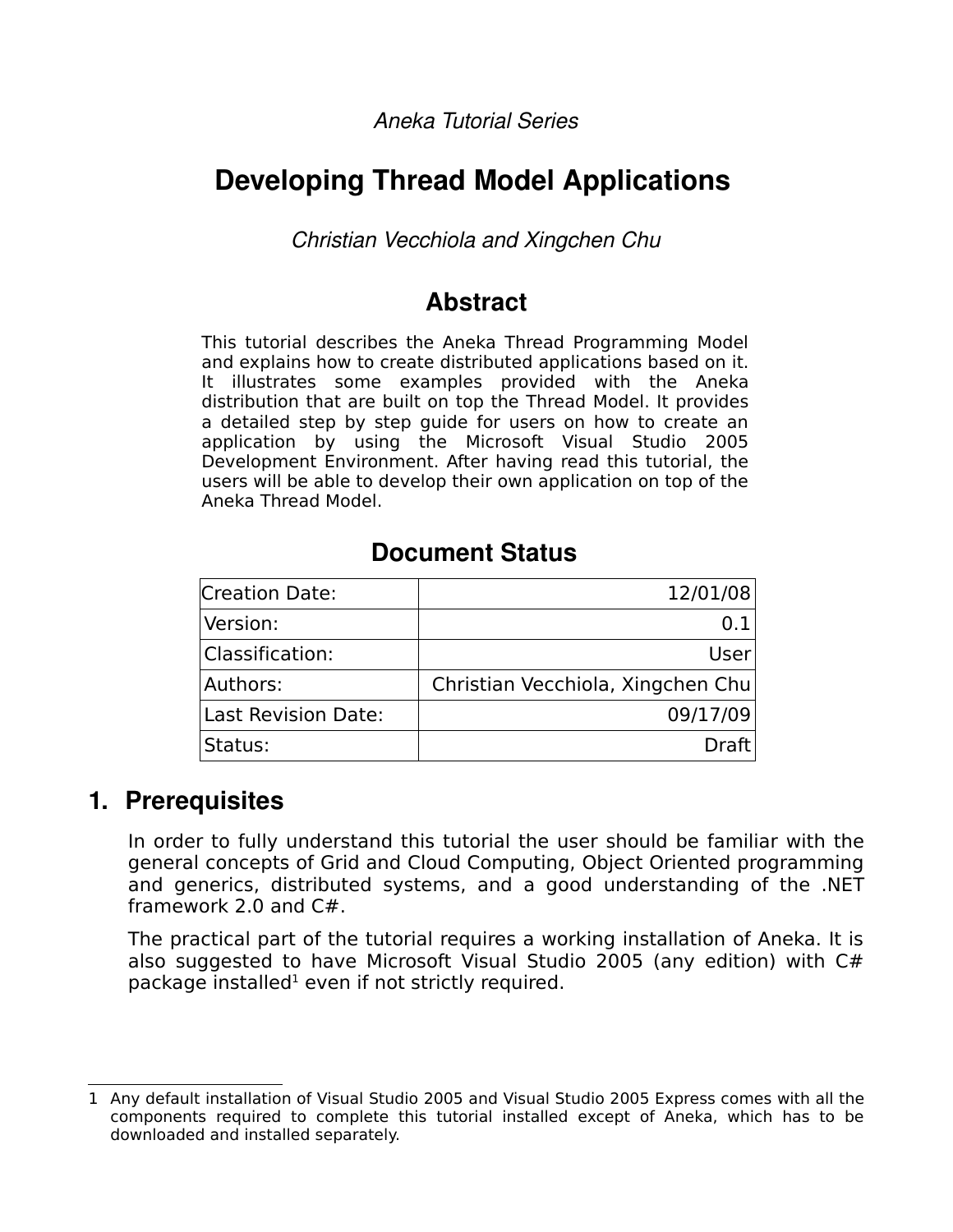# **2. Introduction**

Aneka allows different kind of applications to be executed on the same Grid/Cloud infrastructure. In order to support such flexibility it provides different abstractions through which it is possible to implement distributed applications. These abstractions map to different execution models. Currently Aneka supports three different execution models:

- **Task Execution Model**
- Thread Execution Model
- MapReduce Execution Model

Each execution model is composed by three different elements: the WorkUnit, the Scheduler, the Executor, and the Manager. The WorkUnit defines the granularity of the model; in other words, it defines the smallest computational unit that is directly handled by the Aneka infrastructure. Within Aneka, a collection of related work units define an application. The *Scheduler* is responsible for organizing the execution of work units composing the applications, dispatching them to different nodes, getting back the results, and providing them to the end user. The *Executor* is responsible for actually executing one or more work units, while the *Manager* is the client component which interacts with the Aneka system to start an application and collect the results. A view of the system is given in the figure below.



Figure 1. System Components View.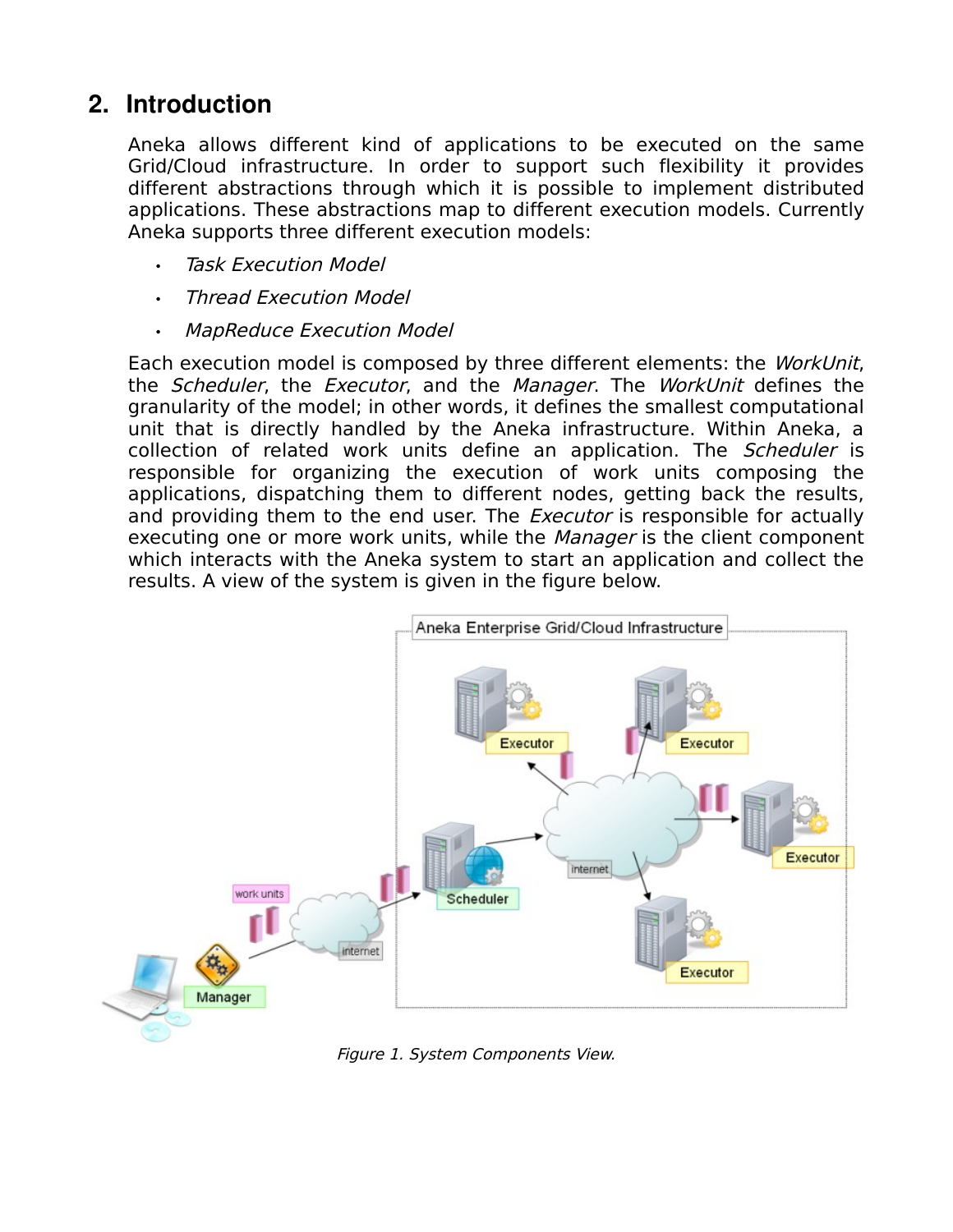Hence, for the Thread Model there will be a specific WorkUnit called AnekaThread, a Thread Scheduler, a Thread Executor, and a Thread Manager. In order to develop an application for Aneka the user does not have to know all these components; Aneka handles a lot of the work by itself without the user's contribution. Only few things the users are required to know:

- how to define AnekaThread instances specific to the application that is being defined;
- how to create a AnekaApplication and starts the execution of threads;
- how to control the AnekaApplication and collect the results.

In the remainder of this tutorial will then concentrate on the Thread Model even if many of the concepts described can be applied to other execution models.

# **3. Thread Model**

## *3.1 Local vs Remote Threads*

The modern operating systems provide the abstractions of *Process* and Thread for defining the runtime profile of a software application. A *Process* is a software infrastructure that is used by the operating system to control the execution of an application. A *Process* generally contains one or more threads. A *Thread* is a sequence of instructions that can be executed in parallel with other instructions. When an application is running the operating system takes care of alternating their execution on the local machine. It is responsibility of the developer to create a consistent computation as a result of thread execution.

The Thread Model uses the same abstraction of for defining a sequence of instructions that can be remotely executed in parallel with other instructions. Hence, within the Thread Model an application is a collection of remotely executable threads. The Thread Model allows developers to virtualize the execution of a local multi-threaded application (developed with the .NET threading APIs) in an almost complete transparent manner. This model represents the right solution when developers want to port the execution of a .NET multi-threaded application on Aneka and still use the same way of controlling the execution of application flow, which is based on synchronization between threads.

Developers that are familiar with multi-threaded applications will find the Thread Model the most natural path to program distributed applications with Aneka. The transition between a .NET thread and an Aneka thread is almost transparent. In the following a sample application will be used to discuss how to use Aneka threads.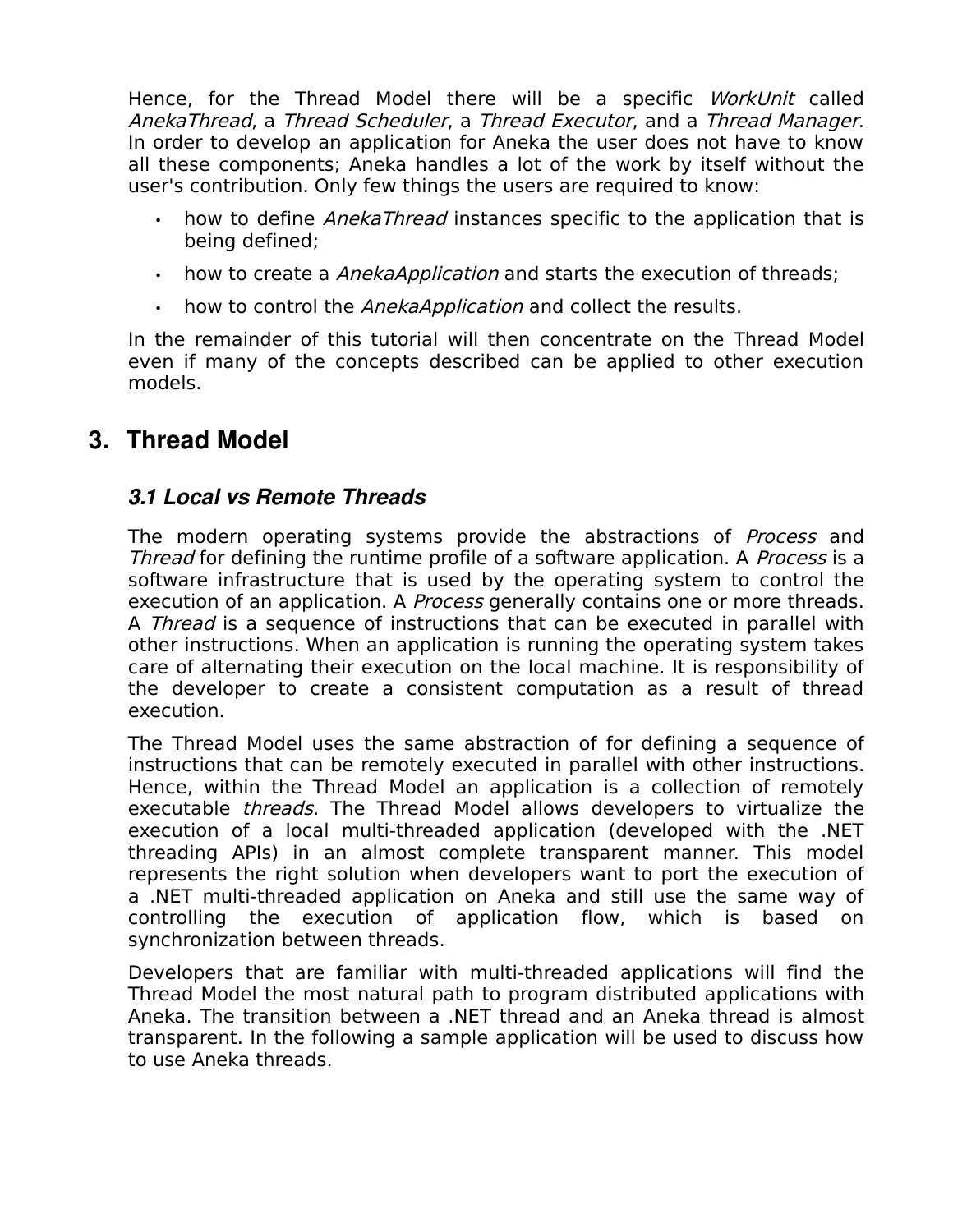### *3.2 Working with Threads*

Within the .NET threading model a thread is a represented by the Thread sealed class that can be configured with the method to execute through the Thread Start class. The users activates a thread by calling the Start method on it and by using the APIs exposed by the Thread class it can:

- Check the status of the thread by using the Thread. State and the Thread.IsAlive properties.
- Control its execution by stopping it (*Thread.Abort*).
- Suspending and resuming their execution (Thread.Suspend and Thread.Resume).
- Wait for its termination by calling Thread. Join.

The Thread.Join, Thread.Suspend, and Thread.Resume are the operations that allow developer to create basic synchronization patterns between threads. The Thread class provides additional APIs that cover:

- Thread affinity.
- Volatile read and write.
- Critical region management.
- Asynchronous operations.
- Stack management.

More complex and advanced synchronization pattern can be obtained by using other classes of the .NET threading APIs that does not have any reference to the Thread class.

In order to remotely execute a thread, the Thread Model provides a counterpart of the the Thread class: AnekaThread. The AnekaThread class represents the work unit in the Thread Model and exposes a subset of the APIs of System. Threading. Thread. It is possible to perform almost all the basic operations described before and the following table identifies the mappings between the two worlds.

| <b>.NET Threading API</b>        | <b>Aneka Threading API</b>             |
|----------------------------------|----------------------------------------|
| System. Threading                | Aneka.Threading                        |
| <b>Thread</b>                    | AnekaThread                            |
| Thread.ManagedThreadId (int)     | AnekaThread.Id (string, from WorkUnit) |
| Thread.Name                      | AnekaThread.Name (from WorkUnit)       |
| Thread.ThreadState (ThreadState) | AnekaThread.State (WorkUnitState)      |
| Thread.IsAlive                   | AnekaThread.IsAlive                    |
| Thread.IsRunning                 | AnekaThread.IsRunning (from            |

Table 1. Local vs Remote Thread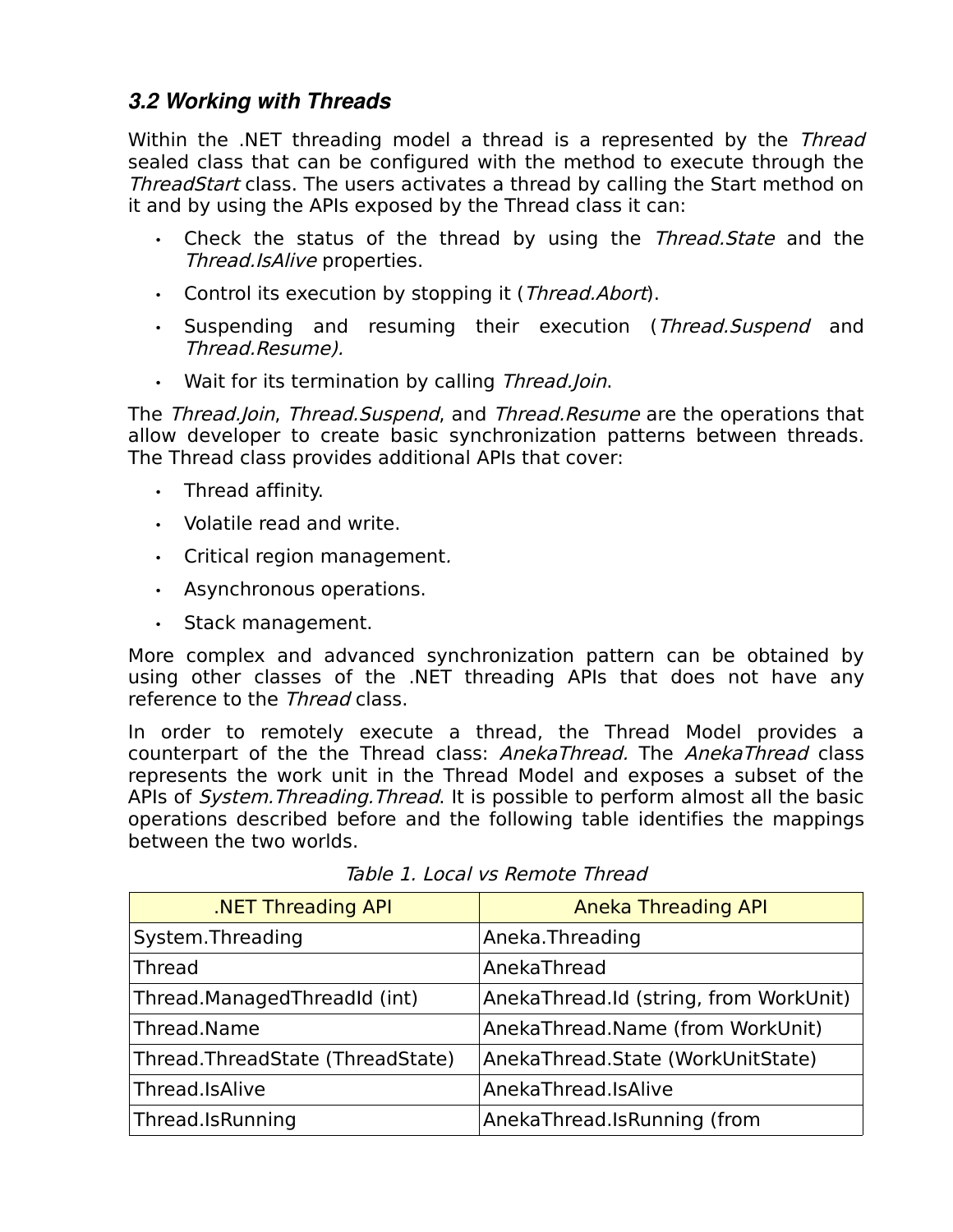|                           | WorkUnit)         |
|---------------------------|-------------------|
| Thread.IsBackground       | [Not provided]    |
| Thread.Priority           | [Not provided]    |
| Thread.IsThreadPoolThread | [Not provided]    |
| Thread.Start              | AnekaThread.Start |
| Thread.Abort              | AnekaThread.Abort |
| Thread.Sleep              | [Not provided]    |
| Thread.Interrupt          | [Not provided]    |
| Thread.Suspend            | [Not provided]    |
| Thread.Resume             | [Not provided]    |
| .                         | [Not provided]    |

The AnekaThread class implements the basic Thread operations but does not give any support for the advanced operations such as: critical region, stack, apartment, culture, and execution context management. Moreover, some basic operations have not been supported, these are:

- Thread Priority Management.
- Suspend, Resume, Sleep, and Interrupt.

The reason why these operations have not been supported is because the AnekaThread instances are remotely executed on a computation node that generally executes work units coming from different distributed applications. It is not possible to keep the resources of a computation node occupied with a AnekaThread instance that is sleeping, or suspended. For what concerns the priority Aneka does not provide any facility.

```
namespace Aneka.Threading 
{
    /// <summary>
    /// Class AnekaThread. Represents the basic unit of work 
     /// in the Thread Model. A AnekaThread instance is configured with a 
     /// specific method to execute and its remote execution is
    /// started.
     /// </summary>
   public class AnekaThread : WorkUnit
     {
      11/ <summary>
        /// Gets a boolean value indicating whether the AnekaThread instance 
        /// instance is alive (not: Unstarted | Completed | Aborted |
        /// Failed)
        /// </summary>
        public bool IsAlive { get; }
```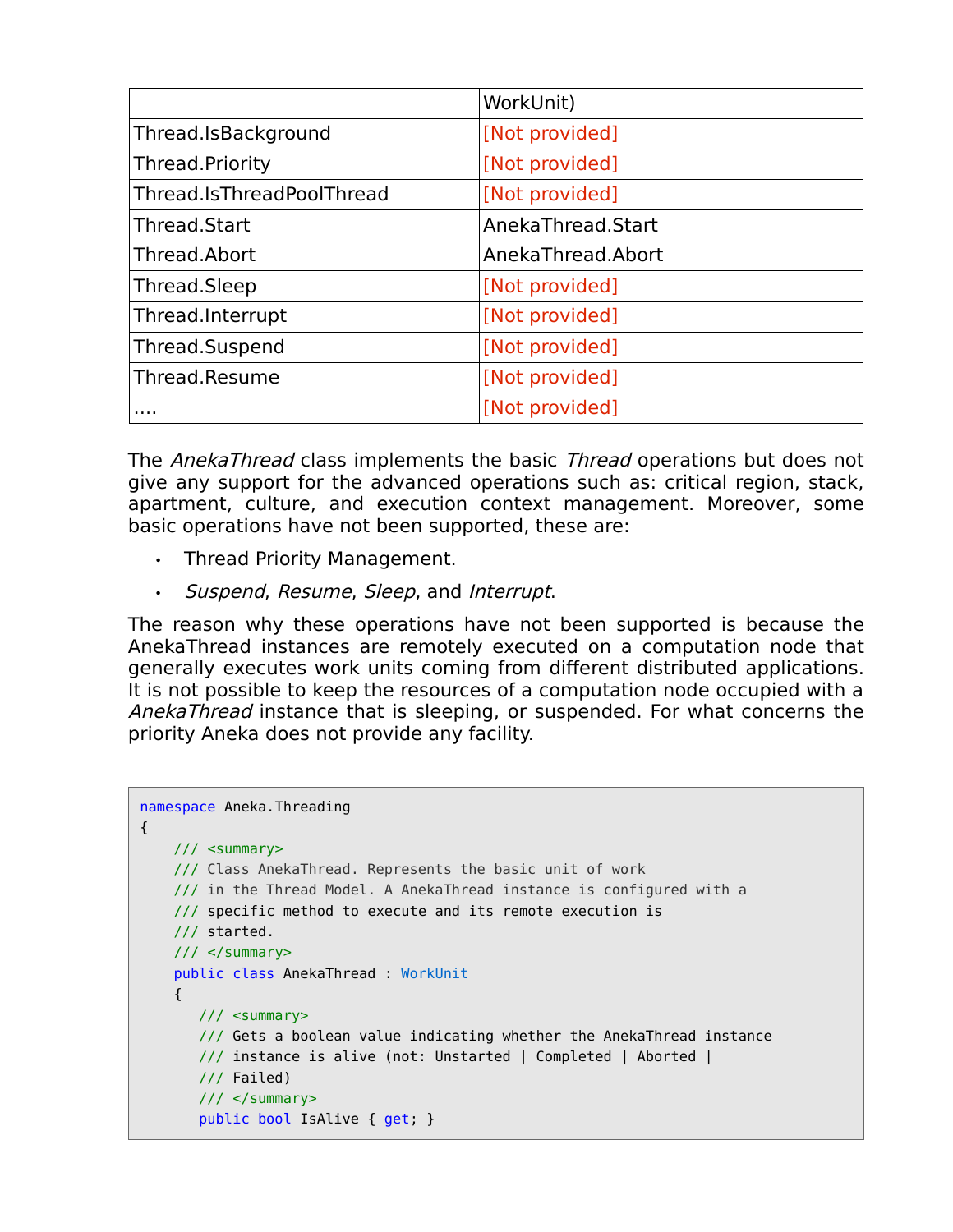```
 /// <summary>
    /// Gets the reflection and instance information on the method that is
    /// executed on the remote computation node.
    /// </summary>
    public RemoteMethodInfo TargetMethodInfo { get; }
    /// <summary>
    /// Gets the instance representing the target of the method invocation. 
    /// </summary>
    public object Target { get; }
   // <summary>
    /// Creates an instance of the AnekaThread.
    /// </summary>
    /// <param name="start">thread start method information.</param>
    /// <param name="application">grid application.</param>
    public AnekaThread(ThreadStart start, 
                  AnekaApplication<AnekaThread, ThreadManager> application)
    { ... }
    /// <summary>
    /// Starts the execution of the AnekaThread.
    /// </summary>
    public void Start() { ... }
    /// <summary>
    /// Aborts the execution of the AnekaThread.
    /// </summary>
    public void Abort() { ... }
    /// <summary>
    /// Waits until the execution of AnekaThread is terminated.
    /// </summary>
    public void Join() { ... }
    /// <summary>
    /// Waits until the execution of AnekaThread is terminated.
   // / </summary>
    /// <param name="time">Maximum interval of time to wait.</param> 
    public void Join(TimeSpan time) { ... }
 }
```
Listing 1 - AnekaThread class.

}

Listing 1 presents the public interface of the AnekaThread class. Other than the declaration of the basic operations for controlling the execution of a AnekaThread, the class exposes two interesting properties that provide information about the method executed remotely (TargetMethodInfo) and target of the invocation (Target).

In order to create a *AnekaThread* instance it is necessary to pass to the constructor two parameters: a ThreadStart object and a reference to the AnekaApplication instance that the threads belongs to. Once the thread has been created is *State* property is set to *WorkUnitState.Unstarted* and it is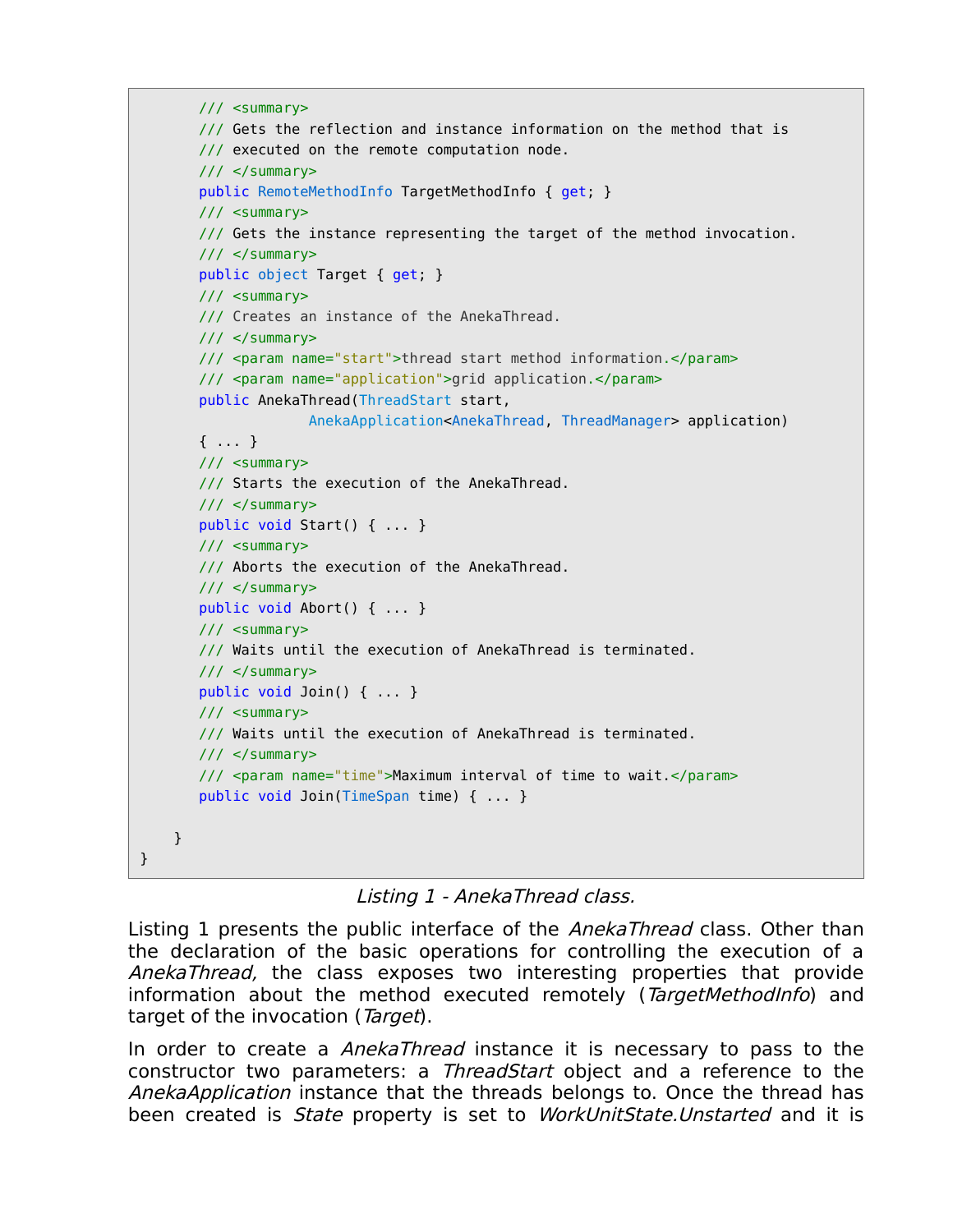possible to access the information about the method that will be executed by the TargetMethodInfo property. This property extrapolates all the reflection information used to recreate the execution environment on the remote computation node. This property is of type RemoteMethodInfo whose interface is described in Listing 2.

```
namespace Aneka.Threading 
{
     /// <summary>
     /// Class RemoteMethodInfo. Wraps all the required information for executing
     /// a method in a remote computation node.
     /// </summary>
     public sealed class RemoteMethodInfo 
     {
         /// <summary>
         /// Gets the display name of the assembly containing the definition of
         /// the method to execute.
         /// </summary>
         public string AssemblyName { get; }
         /// <summary>
         /// Serialized information of the target of the method invocation.
         /// </summary>
         public byte[] ObjectInstance { get; }
         /// <summary>
         /// Flags used to invoke the method.
         /// </summary>
         public BindingFlags Flags { get; }
         /// <summary>
         /// Name of the method to invoke.
         /// </summary>
         public string TargetMethod { get; }
         ....
    }
}
```
Listing 2 - Class RemoteMethodInfo.

While the use of TargetMethodInfo is mostly internal, the Target property is of more interest for the user. This property exposes the updated value of the instance after the execution of the *AnekaThread* and provides a quick way for performing the mapping between the threads and the instances that are object of thread execution. When programming with the .NET threading API developers have to maintain this mapping in a specific data structure (list, hash-table, etc...) and it is their responsibility to keep it updated when the state of the thread changes. By using the Aneka threading APIs no additional code is required.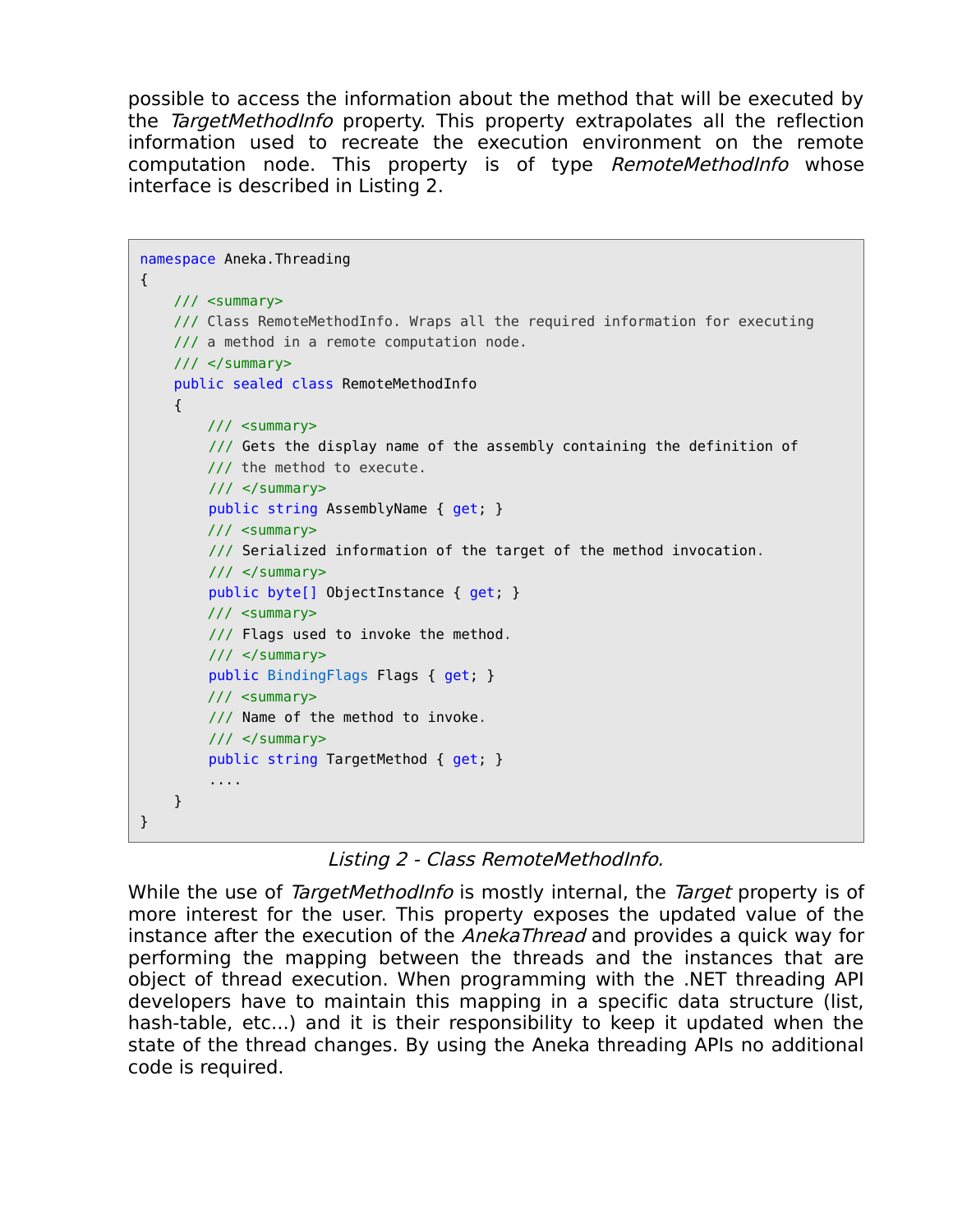## **Static Methods**

The .NET Framework allows the execution of static methods as entry points for Thread execution. While this feature makes perfectly sense in a local execution context, it becomes unclear in a distributed environment.

Threads running in the same application domain share a static context. As a result, the side effects of an execution can be captured into static variables and still be accessible to the user. Threads running in different application domains – and this is the case of AnekaThread instances – do not share a static context. This makes the use of static methods quite limited.

For this reason the current implementation of the Thread Model does no support the remote execution of static methods.

The second parameter required by the AnekaThread constructor is the reference to the *AnekaApplication* class that groups all the instances belonging to the same application. A property common to all the programming models supported by Aneka is the concept of application. This can be generally described as a collection of related jobs that constitute a distiributed computation. All the programming models must provide a local view of the distributed application through a specific instance of the AnekaApplication class. AnekaApplication< $W, M$ > is a generic class and need to be specialized with the concrete types that are related to the programming model implemented. In the case of the Thread Model we have that:

- W, which must inherit from WorkUnit, is AnekaThread.
- M, which must implement IApplicationManager, is ThreadManager.

These two generic parameters represent respectively the basic unit of computation of the model and the specific client manager used to handle the interaction with Aneka for the given programming model.

The specific tasks of the *AnekaApplication* are the interaction with Aneka and providing aggregate information on the execution of all the work units that it ows. Whereas in other programming models (see the Task Model) the AnekaApplication class plays a more concrete role, in the case of the Thread Model its role is mostly confined to the setup of the distributed application. The .NET Threading APIs do not have a corresponding application object and the execution flow of the application is mainly controlled by directly operating on the thread instances by calling the methods exposed by the System.threading. Thread class. In the case of Aneka the same approach has been maintained and developers can directly operate on AnekaThread instances once they have been created and assigned to a AnekaApplication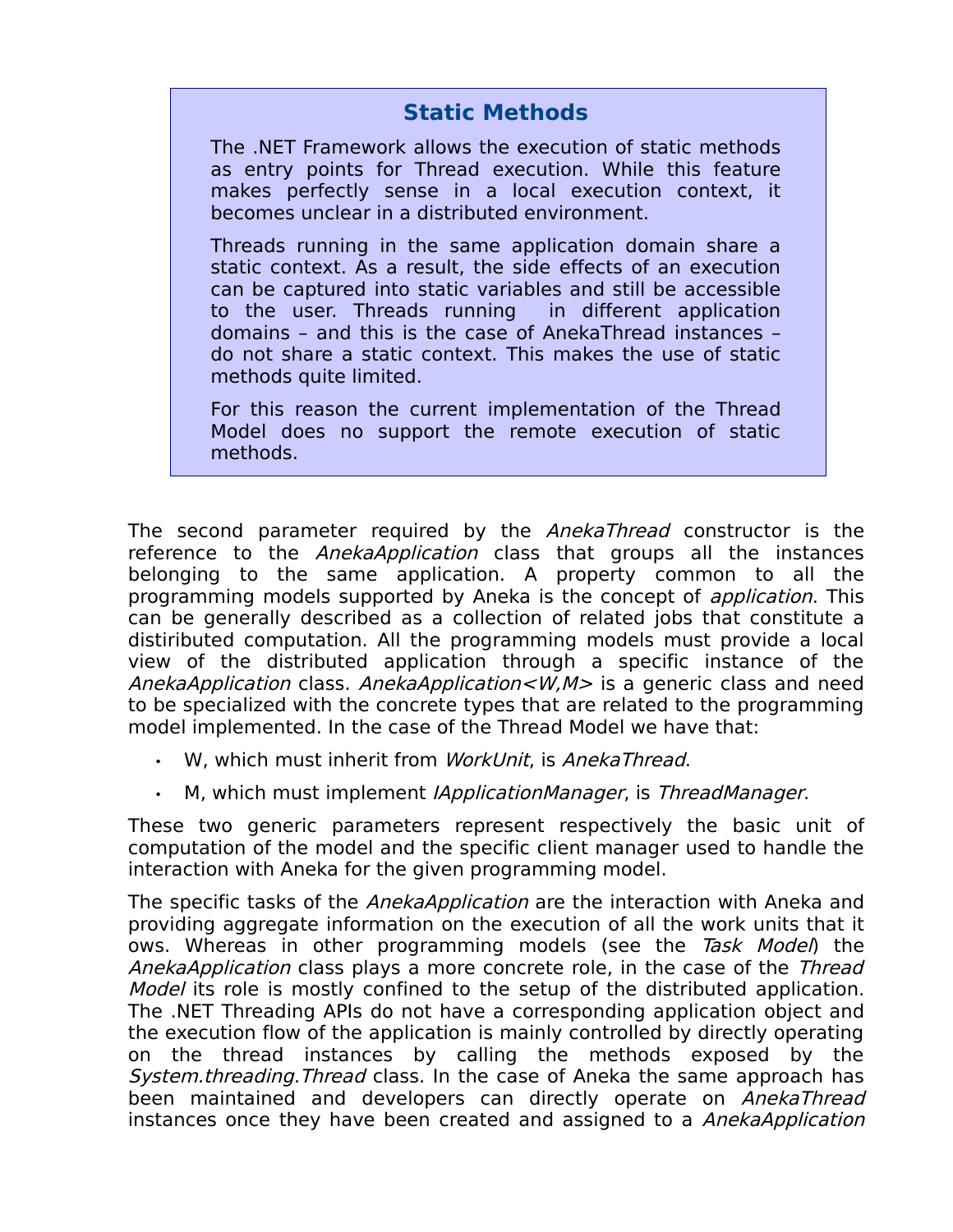instance.



Figure 2. AnekaThread instance state transitions (client view).

The AnekaThread class provides all the required facilities to control its life cycle. Figure 2 depicts the life cycle of a AnekaThread instance. As soon as the instance is created it is in the Unstarted state. A call to AnekaThread.Start() makes it move into the Started state and causes the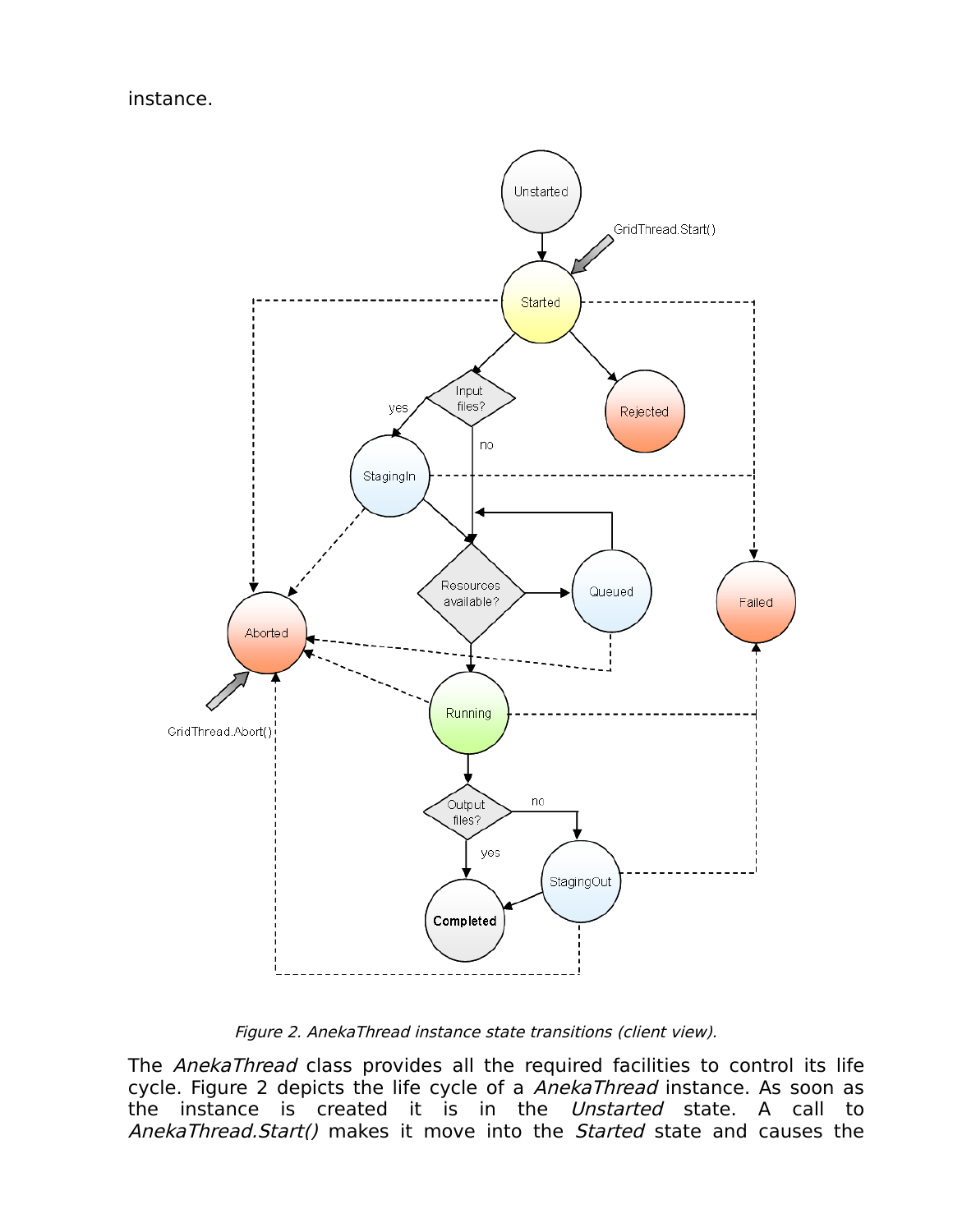submission of the instance to Aneka. If the AnekaThread has some dependent files to be transferred it moves to *StagingIn* state until all the dependent files are transferred. The AnekaThread can then move directly to the Running state is any computing node is available or being queued, thus moving into the Queued state. As soon as execution completes if there are any dependent output files to be downloaded to the client the states is changed to StatingOut otherwise it is directly set to *Completed*. At any stage an exception or an error can occur that causes the *AnekaThread* instance to move into the Failed state. The user can also actively terminate the execution by calling AnekaThread.Abort() and this causes the AnekaThread instance to be stopped and its state to be set to *Aborted*.

> NOTE: The diagram also shows the Rejected state. This state is related to the negotation protocol and it is actually not active. AnekaThread instances can be allocated to specific slots for their execution that can be reserved exclusively. When starting an AnekaThread instance it is possible to associate to it a reservatio identifier that will map the instance to the reserved slots. If this reservation identifier is not valid or expired the state of the instance becomes Rejected and it is not allowed to run. The diagram does not show to the ReScheduled state. This state is assumed when an AnekaThread instance is interrupted during execution and put in the scheduling queue gain, This could happen if the execution slot in which the instance was running has been preempted by a reserved WorkUnit instance.

### *3.3 Additional Considerations*

#### **3.3.1 Serialization**

Since AnekaThread instances are moved between different application domains they need to be serialized. The AnekaThread instance is declared serializable, but this does not quarantee that all AnekaThread instances created by the users will be serializable. In particular, since the AnekaThread is configured with a *ThreadStart* object referencing the instance that is the target of the method invocation, the type containing the method definition of the method need to be serializable too. The reason for this, is because the infrastrcture will serialize the local instance on which the method will be invoked and send it to the remote node.

In case the users provides a method that is not defined in a serializable type, the AnekaThread constructor throws an ArgumentException alerting the user that the selected method cannot be used to run a *AnekaThread* instance. This prevents the user from creating a work unit that will not run.

#### **3.3.2 Thread Programming Model vs Common APIs**

As pointed out in section 3.1 the Thread Model allow developers to completely controll the execution of the application by using the operations exposed by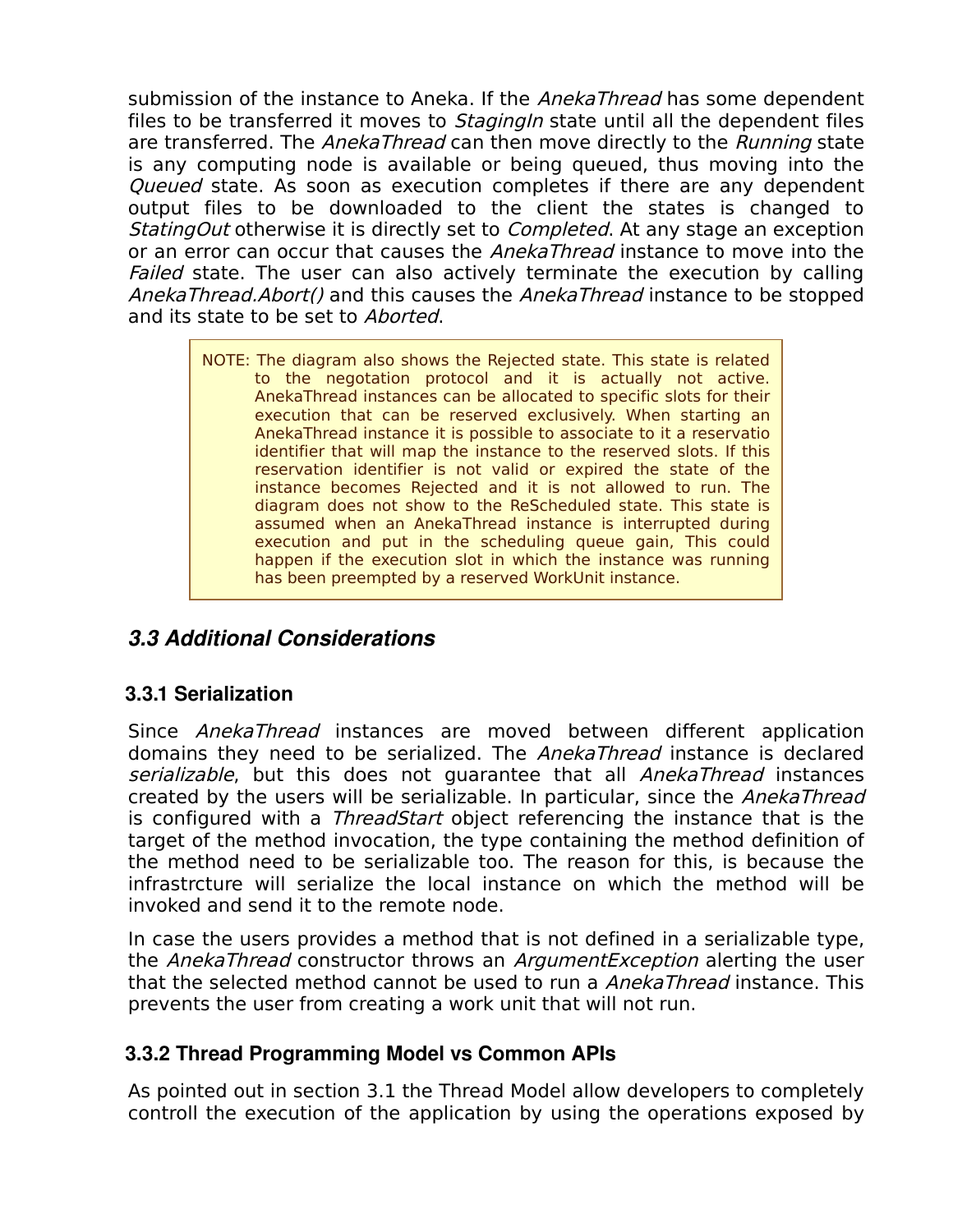the AnekaThread class. Once the AnekaApplication instance has been properly set up there is no need to maintain a reference to it. The rationale behind this choice is that developers familiar with the .NET Threading APIs do not have the explicit concept of application but simply coordinate the execution of threads.

Since the Thread Model relies on the common APIs of the infrastructure, it takes advantage of the services these APIs offer and these services can be used by developers too. In this case the AnekaApplication class plays an important role in controlling the execution flow, since it allows to:

- Monitor the state of *AnekaThread* instances by using events:
	- AnekaApplication<W,M>.WorkUnitFailed
	- AnekaApplication<W,M>.WorkUnitFinished
	- GridApplicaiton<W,M>.WorkUnitAborted
- Programmatically control the execution of GirdThread instances:
	- AnekaApplication<W,M>.ExecuteWorkUnit(W)
	- AnekaApplication<W,M>.StopWorkUnit(W)
- Terminate the execution of the application:
	- AnekaApplication<W,M>.ApplicationFinished
	- AnekaApplication<W,M>.StopExecution

These APIs are available to all the models and allows developers to perform the basic operations required to manage the distributed application in a model independent fashion. For what concerns the Thread Model this seems to be unnatural even though can be useful some times. This tutorial will not explore further this option and the reader is suggested to look for the Task Model that naturally uses this APIs.

It is important to notice that the result of using the AnekaThread operations or the AnekaApplication operations is the same. The reason for this is that both of the two classes relies on the ThreadManager class for performing the requested operations.

# **4. Example: Distributed Warhol Filter.**

In this section we will show how to use the Thread Model and the AnekaThread APIs to create a distributed image filter that performs the Warhol Effect. By developing this simple application the user will be able to:

- Create a AnekaApplication instance configured for the Thread Model.
- Customize the execution of the a AnekaApplication with a configuration file.
- Create and customize AnekaThread instances with user specific code.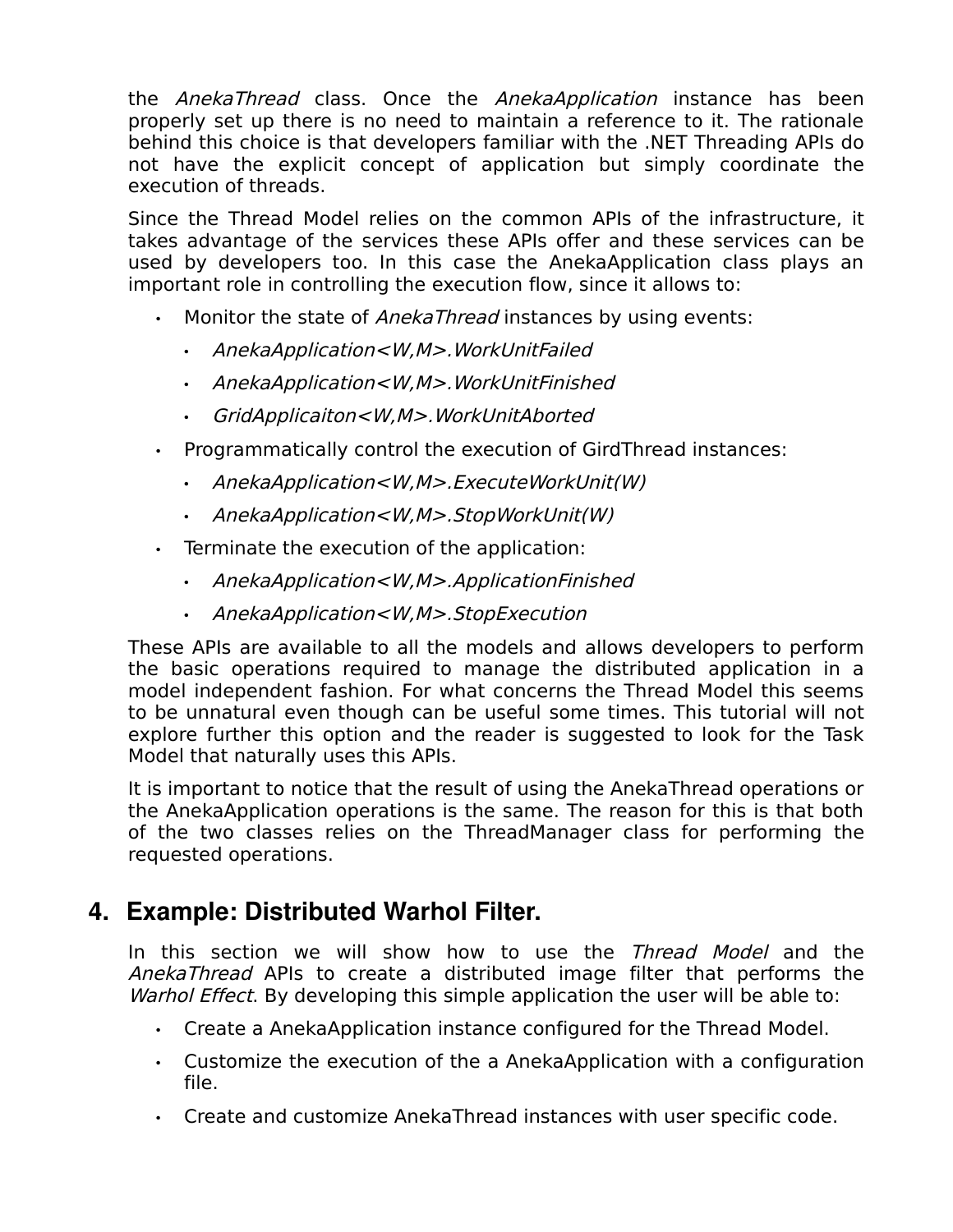• Submit and control the execution of AnekaThread instances.

This tutorial is not an exhaustive guide to the APIs provided with the Thread Model but it is a good start for developing applications based on distributed threads with Aneka.

## *4.1 What is the Warhol Effect?*

There is no clear definition of what the Warhol Effect is but the effect transforms a given picture into another that resembles in style the following painting of Marylin Monroe made by the famous pop artist Andy Warhol (see Figure 3).



Figure 3. Marylin Monroe prints (Andy Warhol).

Given the fact that the prints are made by a human without any specific algorithm it is quite difficult to automate the process and there are many attempts on the web that are trying to reproduce the same effect by means of a computer algorithm. Any filter available in the web produces a result whose similarity in style with Andy Warhol's paintings varies.

In order to produce a simple computer algorithm that perform the filter we will apply the following restrictions:

- The output image produced by the filter is has a color depth of four colors (many of the Warhol's paintings are basically made by using four colors).
- The colors of the original image are remapped and clustered into the new palette made of three colors according to their brightness.
- The output image will provide an image that is two times the size of the original one and is composed by organizing into a square four different samples of the same image filtered with different palettes.

The outcome of this simple example will be a console application that given an input image will produce a second image as described above. This application will use the Thread Model and Aneka for distributing the execution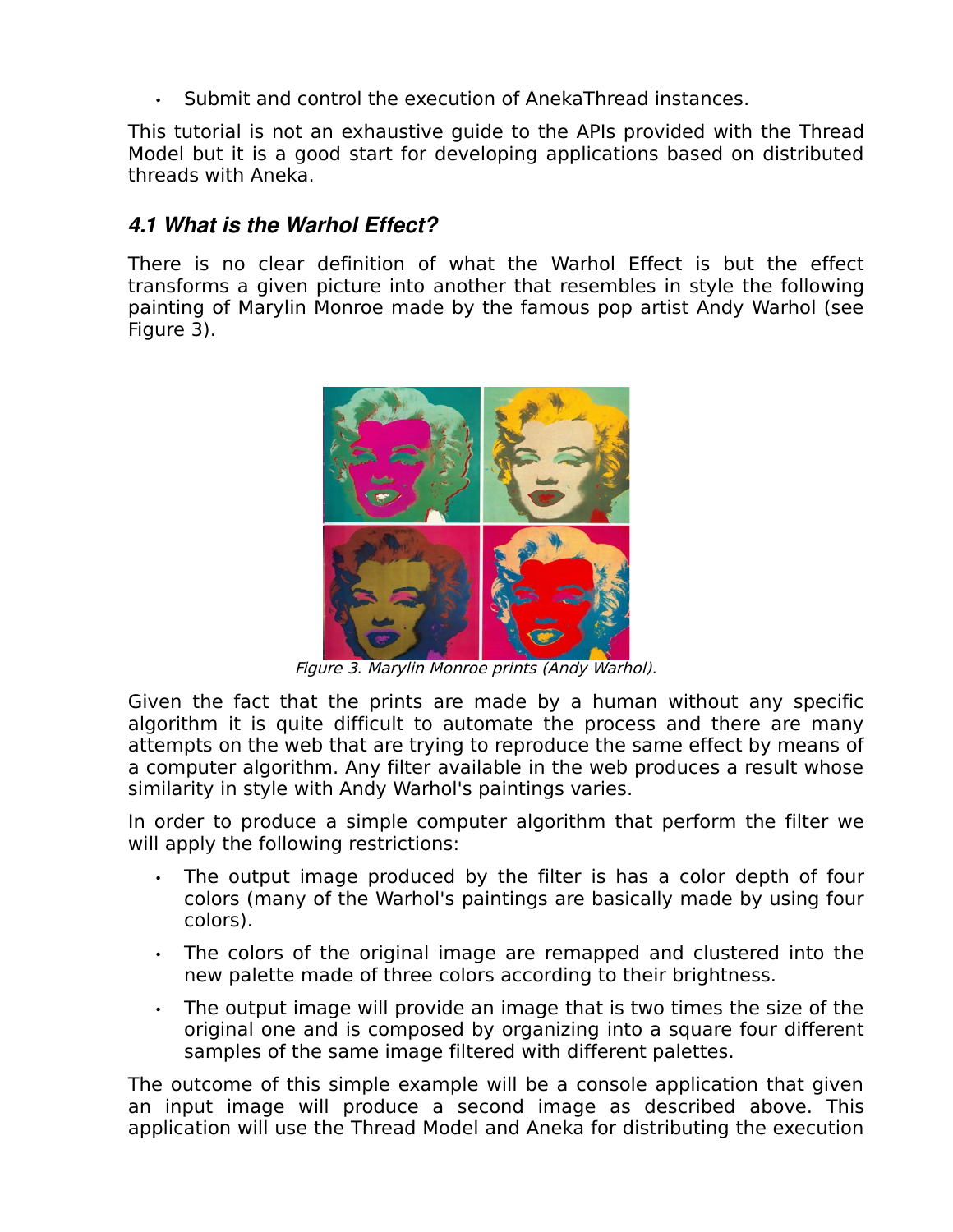of the steps required to perform the filter.

**NOTE:** in the state transition diagram it also appear a Rejected state. This state is related to the reservation infrastructure that is not active at the moment. In simple terms, WorkUnit instances can be executed with a reservation; this means that a specific slot in the system has been reserved for their execution that is identified by an id. The Rejected state come into play when a WorkUnit instance provides to the system a reservation identifier that is not valid or expired. The diagram does not show the ReScheduled state that appears when a WorkUnit, while running, is terminated by the infrastructure and put into the scheduling queue for being executed again. This could happen because the execution slot assigned to the instance is expired and cannot be extended.

## *4.2 Application Structure*

The source code of this application can be found into the Aneka installation directory under the *Examples/Tutorials/ThreadDemo* directory. There is a convenient Visual Studio 2005 Project that simplifies the build process, but that is not essential for completing the tutorial.

In order to implement the application we will organize the whole application into the three main classes:

- Aneka.Examples.ThreadDemo.WarholFilter (see WarholFilter.cs): this class performs the filter of the image and given a picture produces another picture that is the same size of the original and remaps its colors.
- Aneka.Examples.ThreadDemo.WarholApplication (see WarholApplication.cs): this class is responfsible for:
	- setting up the AnekaApplication instance;
	- configuring it with for the Thread Model;
	- creating the AnekaThread instances and starting their execution;
	- waiting for the completion of the AnekaThread instances and assembling the four images produced into a single image.
- Aneka.Examples.ThreadDemo.WarholDriver (see Program.cs): this class constitutes the main entry point of the application and is in charge of parsing the command line parameters, creating and configuring the WarholApplication class, and starting its execution. In case the command line parameters are not correct the class displays a simple help that explains to ther user how to launch the application.

A summary view of the operations exposed by the three classes can be seen in Figure 4 (next page).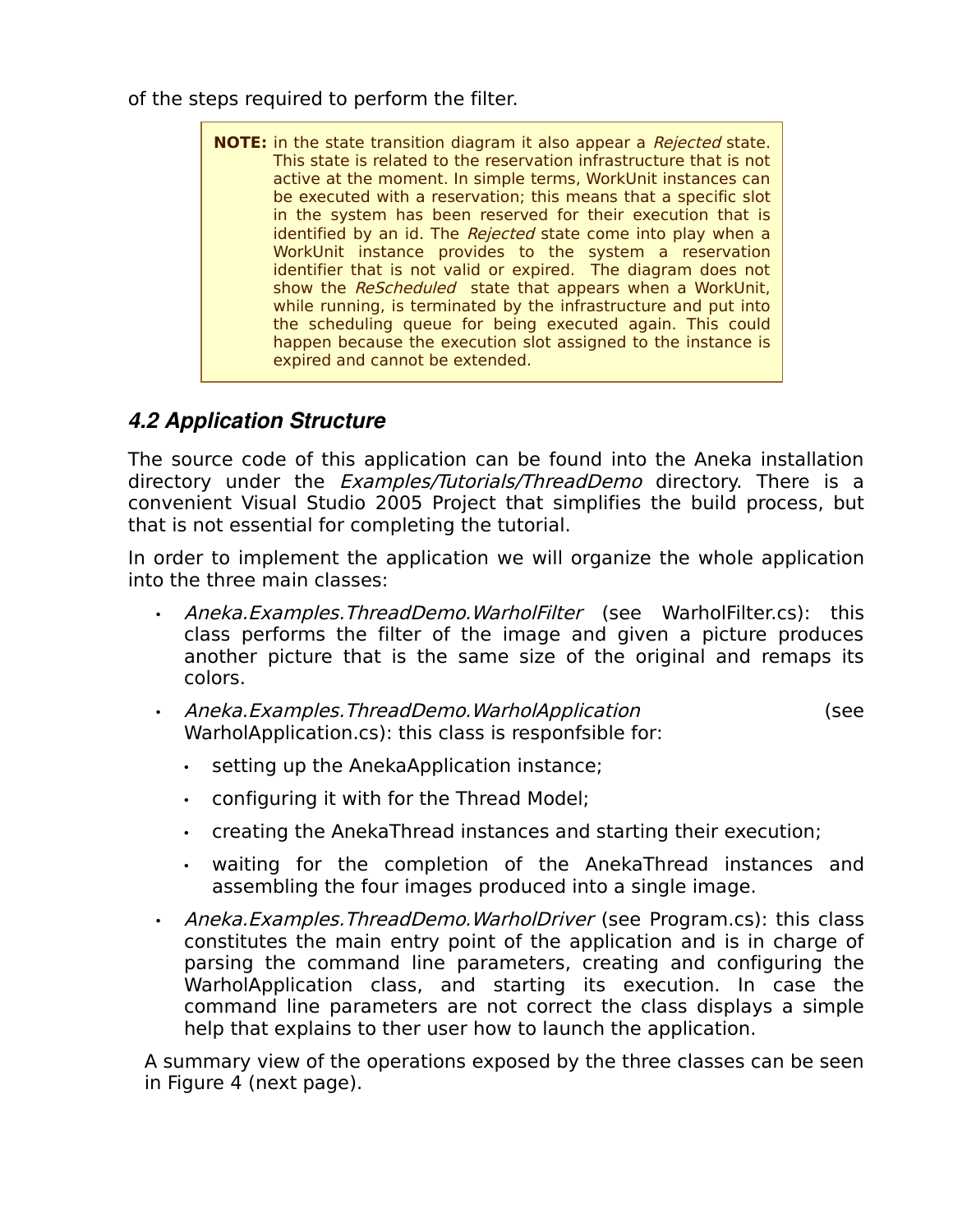

Figure 4. Class diagram.

These three classes are compiled into an executable (wahrolizer.exe) representing the console application that perform the filter. The application can be started by the command line as follows:

#### **warholizer input\_file [output\_file] [conf\_file]**

where:

*input file*: path to the image taken as a input for the filter [mandatory]

*output file*: path to the file where the filtered image will be saved to [optional]

conf file: path to the configuration file for connecting to Aneka [optional]

The only mandatory parameter is input file. If the user does not provide any save path for the output image the application will automatically create a file named *[input-file-name]*.wahrol.*[input-file-ext]* where *[input-file-name]* and [input-file-ext] are respectively the name and the extension of the input file. For example:

#### **marilyn.jpg => marilyn.wharol.jpg**

If the output file already exists the application will overwrite the file without asking the user permission. For what concerns the settings used to connect to Aneka the user can specify them into an xml file. A sample xml configuration file is already provided (see conf.xml) and it contains the default values that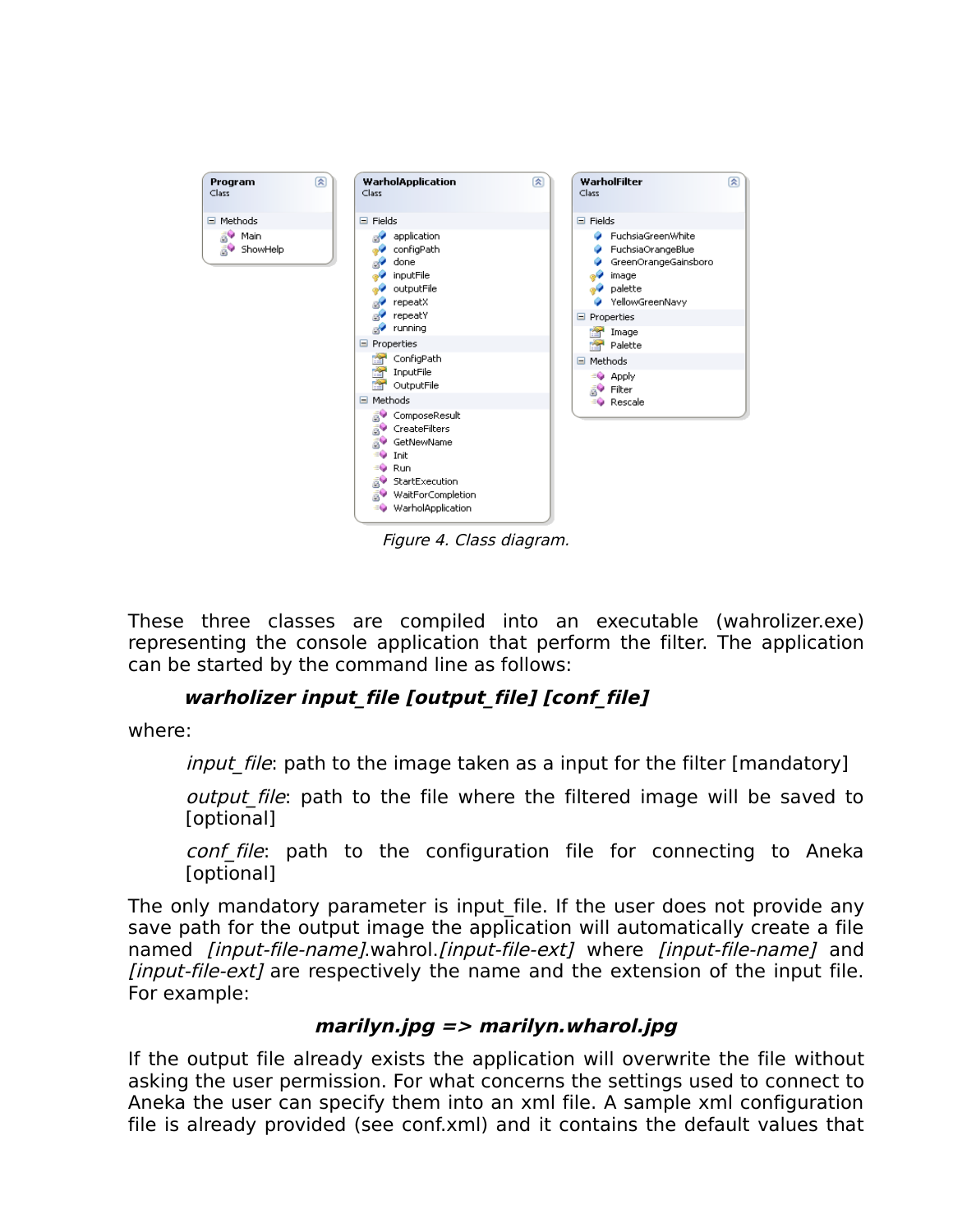are used when the user does not specify a configuration file. This file whose content is displayed in Figure 4 can be used a starting point for exploring the configuration settings of Aneka and creates customs configurations.

In the next sections we will describe the implementation of the filter, the main steps carried out by the *WarholApplication* to perform the distributed filtering.

```
<?xml version="1.0" encoding="utf-8" ?>
<Aneka>
  <UseFileTransfer value= false" />
  <Workspace value= . />
  <SingleSubmission value="true" />
  <ResubmitMode value="AUTO" />
  <PollingTime value="1000" />
  <LogMessages value= true />
  <SchedulerUri value="tcp://localhost:9090/Aneka" />
\langle/Aneka>
```
Figure 5. Aneka Configuration File (conf.xml).

### *4.3 WarholFilter: Filter Implementation*

The *WarholFilter* class implements the basic operation of remapping the colors of an image into a three color palette that can be specified by the user.

```
// File: WarholFilter.cs
using System;
using System.Collections.Generic;
using System.Text;
using System.Drawing;
namespace Aneka.Examples.ThreadDemo 
{
    /// <summary>
     /// Class WarholFilter. Performs the color remapping and clustering of an input
    /// image according to a specified palette. This class exposes an Image property
    \frac{1}{1} that is set by the user to the input image to filter and that points to the
     /// processed image after the Apply method has been called.
     /// </summary>
     [Serializable]
     public class WarholFilter 
     {
        /// <summary>
        /// Sample palette made by Yellow, DarkGreen, and Navy Color constants.
        /// </summary>
        private static readonly Color[] YellowGreenNavy = new Color[3] { ... };
        /// <summary>
        /// Sample palette made by Fuchsia, Orange, and DarkBlue Color constants.
        /// </summary>
```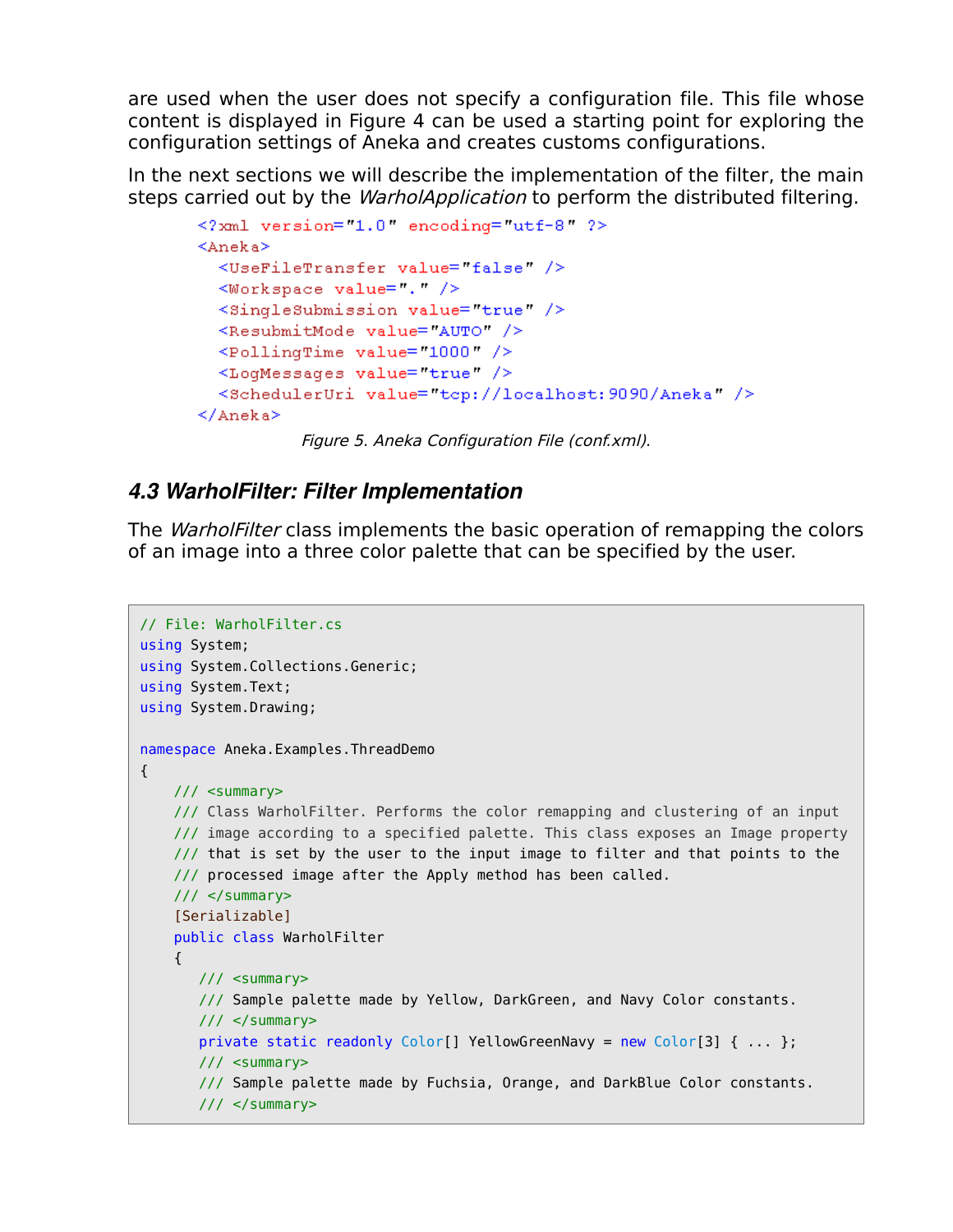```
 private static readonly Color[] FuchsiaOrangeBlue = new Color[3] { ... };
       /// <summary>
       /// Sample palette made by Green, Orange, and Gainsboro Color constants.
       /// </summary>
       private static readonly Color[] GreenOrangeGainsboro = new Color[3] { ... };
       /// <summary>
       /// Sample palette made by Fuchsia, DarkOliveGreen, and WhiteSmoke Color
       /// constants.
       /// </summary>
      private static readonly Color[] FuchsiaGreenWhite = new Color[3] { ... };
       /// <summary>
       /// Input/Output bitmap.
       /// </summary>
       protected Bitmap image;
       /// <summary>
       /// Gets, sets the input image on which the filter is applied. This
       /// property stores the filtered bitmap after the Apply() method is
       /// called.
       /// </summary>
       public Bitmap Image
        { get { return this.image; } set { this.image = value; } }
      11/ <summary>
       /// Target color palette.
       /// </summary>
       protected Color[] palette;
       /// <summary>
       /// Gets, sets the palette of colors that will be used to remap the imahge.
       /// </summary>
       public Color[] Palette
        { get { return this.palette; } set { this.palette = value; } }
       /// <summary> 
       /// Applies the filter.
       /// </summary>
       public void Apply()
        { 
          if (this.image == null) 
           {
              throw new ArgumentNullException("Image is null!", "image");
           }
          if (this.palette == null) 
          {
              throw new ArgumentNullException("Palette is null!", "palette");
 }
           this.image = this.Filter(this.image, this.palette);
       }
        /// <summary>
       /// Remaps the color values of the source image to the color values contained
       /// in the given palette by clustering them according to their brightness.
```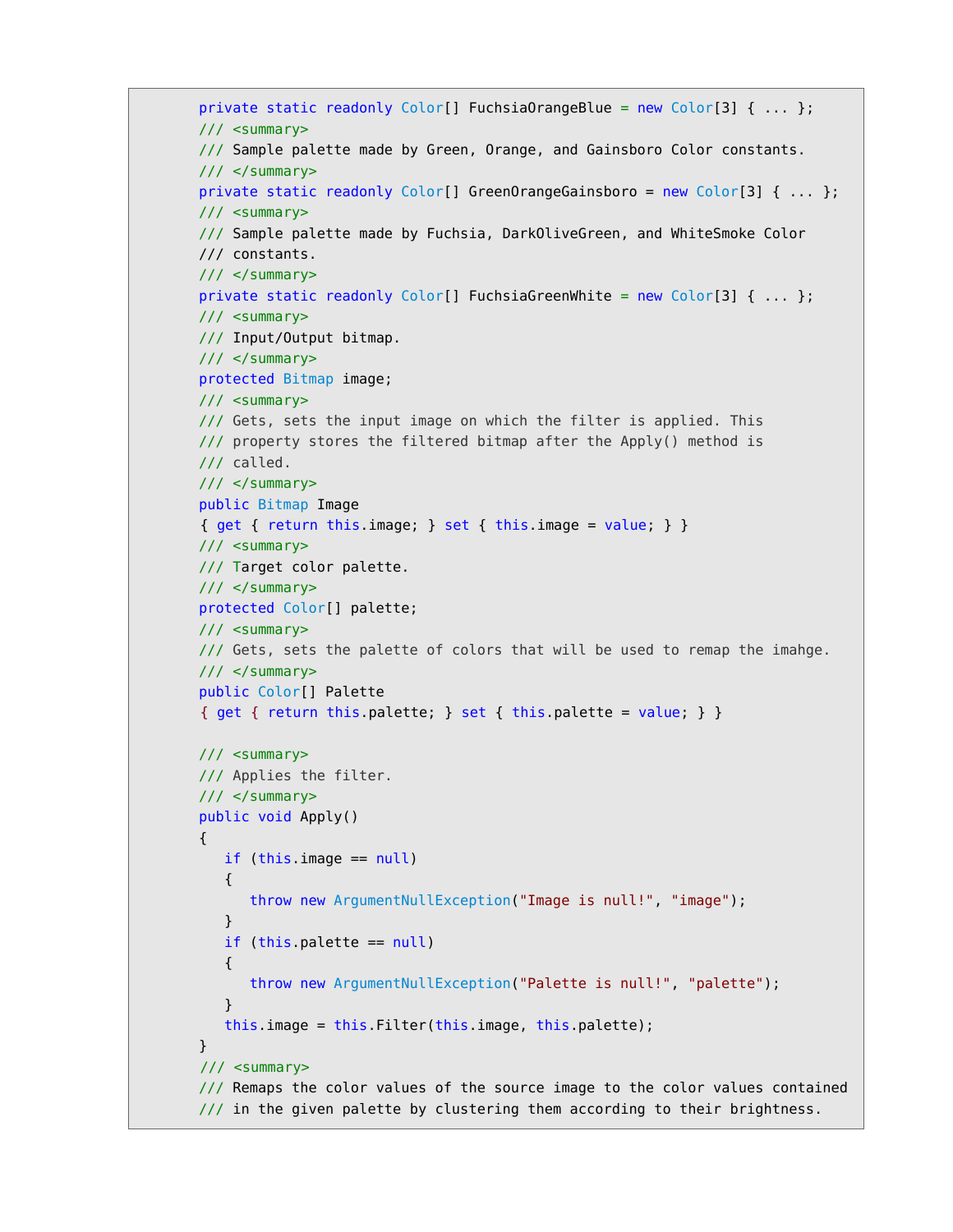```
 /// </summary>
    /// <param name="image">source image</param>
    /// <param name="palette">target palette</param>
   /// <returns>filtered bitmap</returns>
    protected Bitmap Filter(Bitmap source, Color[] palette) 
    { 
        // Step 1. reorder the palette according to the color brightness
        // Step 2. identify the minimum (min) and the maximum (max) brightness
        // values for the source image and creates (max – min) / length
        // clusters where the length is the size of the palette.
        // Step 3. invoke Rescale and compute the minimum brightness thresold
        // color values for each cluster.
        // Step 4. for each pixel of the image evaluates the birghtness and find
        // find the cluster into which the color will be mapped. Set the
        // color corresponding to that cluster in the output image.
   }
    /// <summary>
    /// Creates an array of threesold values by recursively dividing the range
   \frac{1}{1} identified by max – min and putting the values computed into the given
   /// array.
   11/ \leq/summary>
    /// <param name="delta">lenght of the subarray in values that will be filled
   // during the call of the method. \lt/param>
    /// <param name="start">index of the first element of the subarray</param>
    /// <param name="midPoint">thresold value for the middle element</param>
    /// <param name="min">minimum thresold value</param>
    /// <param name="max">maximum thresold value</param>
    /// <param name="values">target array</param>
    protected void Rescale(int delta, int start, 
                          float midPoint, float min, float max, float[] values)
    { ... }
 }
```


}

Listing 3 provides a summary view of the class. As it can be noticed by the included namespaces there is nothing in this class that relates to any Aneka library. WarholFilter simply defines the operation that is carried out by the AnekaThread instance when it is excuted on the remote computation node. The relevant members of this class are the following:

- *WarholFilter.Image*: this property is used to stored either the input or the output bitmap of the filter. More precisely when an instance of WarholFilter is created this property is set to the image that will be filtered. After the apply method is called, this property references the filtered image.
- *WarholFilter.Palette*: this property references the palette that will be used to remap the color values of the image. The WarholFilter class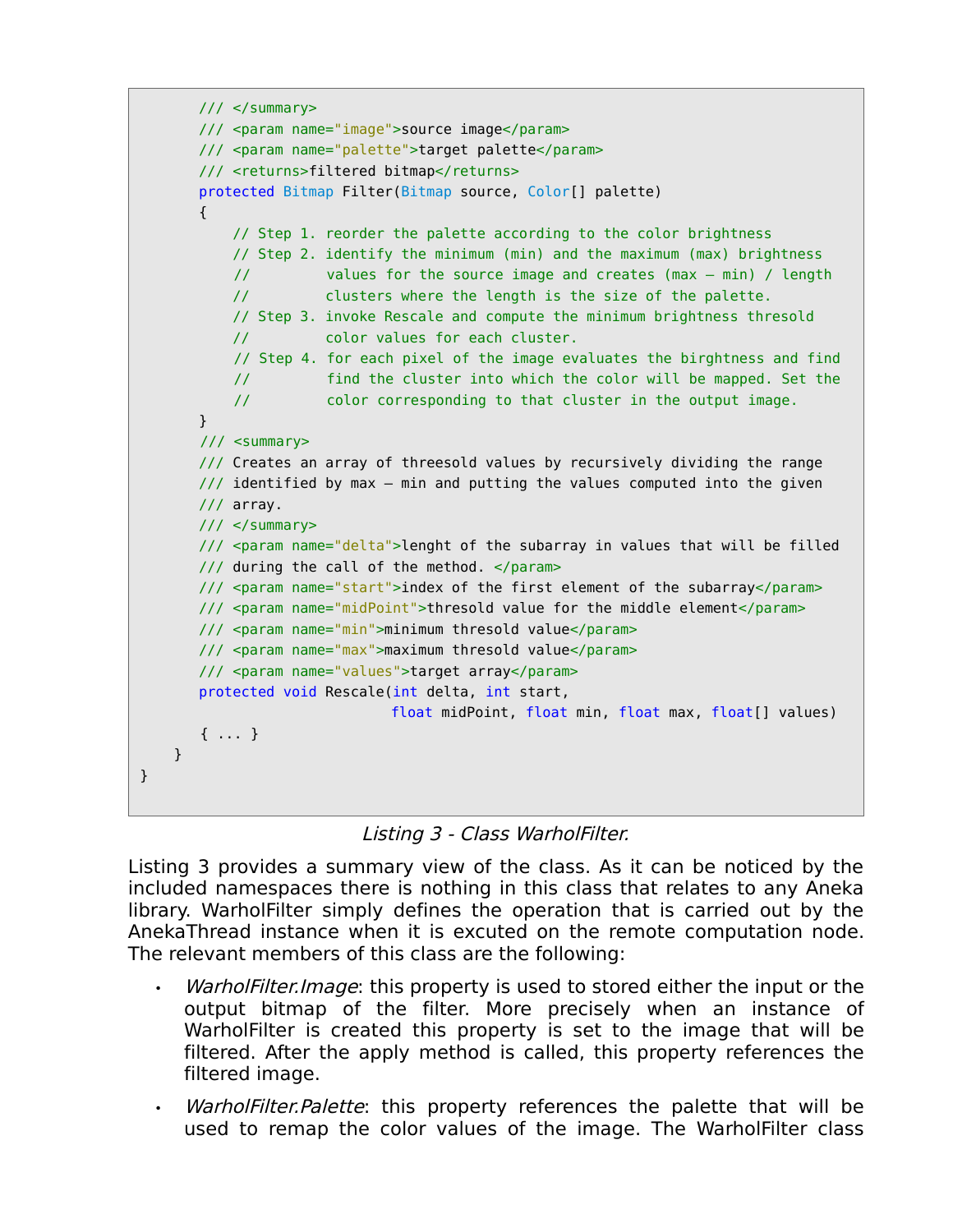exposes four ready t use palettes that contain combination of colors that are used in Andy Warhol's paintings:

- WarholFilter.YellowGreenNavy
- WarholFilter.FuchsiaOrangeBlue
- WahrolFilter.FuchsiaGreenWhite
- WarholFilter.GreenOrangeGainsboro

These palettes will be used by WarholApplication to create the four images.

WarholFilter.Apply(): this method performs some argument checking on the values of the two properties and invokes WarholFilter. Filter to generate the processed image whose color values are rescaled to the values in Palette.

It is not the purpose of this tutorial to dig into the details of the implementation of the filter (a complete explanation of the filter is given into the comments in the code) but it is worth estimating its complexity.

### **4.3.1 Complexity Analisys**

The computational complexity of the filter is located into the WarholFilter. Filter method and it depends on two parameters: the size of the palette and the image dimension  $(O(L_{\text{pal}}, N_{\text{px}}))$  where  $L_{\text{pal}}$  is the size of the palette and  $N_{px}$  the number of pixel of the image). The steps involved into the filter as pointed out into the listing are the following:

- Step 1: sorting is made by using bubble sort  $(O(L_{pal}^2))$
- Step 2: the entire image is scanned once  $(O(N_{px}))$
- Step 3: the thresold computation is  $O(L_{\text{bal}})$
- Step 4: the entire image is scanned once and for each pixel the palette array is scanned  $(O < O(L_{\text{pal}} \times N_{\text{px}}))$

The complexity of the filter has then an upper bound of  $K_1(O(L_{\text{pal}}^2) + O(L_{\text{pal}}) +$  $O(N_{px})$ ). Since L<sub>pal</sub> << N<sub>px</sub> it is possible to identify an upper bound with K<sub>2</sub>O(N<sub>px</sub>) ). This upper bound is a rough estimation of the time required to perform one single filter. The application requires four different samples of the filter. Hence we can easily parallelize this step and reduce the overall computation time.

### *4.4 WarholApplication: Distributed Filtering Coordination*

The WarholFilter application is responsible of coordinating the distributed execution of the filters and composing their results together. It uses the services of the Thread Model for parallelizing the computation and the services of *WarholFilter* class for performing the single filtered components of the image. In this section we will describe in detail its behavior.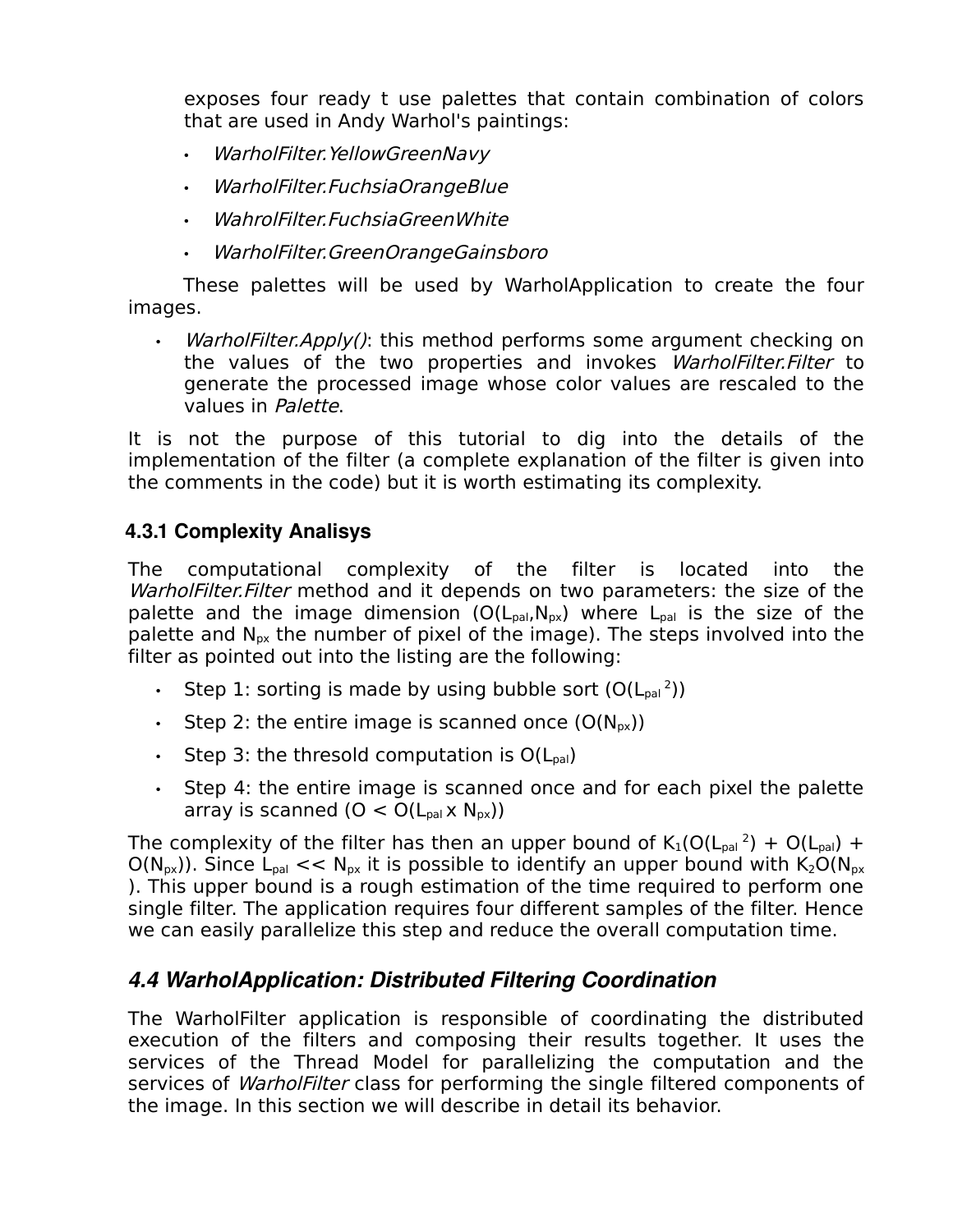```
// File: WarholApplication.cs
#region Namespaces
using System;
using System.Collections.Generic; // Ilist<...> class.
using System.Text; \frac{1}{2} // StringBuilder class.
using System.IO; \frac{1}{2} // IOException (IO Errors management)
using System.Drawing; \frac{1}{2} // Image and Bitmap classes.
using Aneka.Entity; // Aneka Common APIs for all models
using Aneka.Threading; // Aneka Thread Model
using System.Threading; // ThreadStart (AnekaThread initialization)
#endregion
namespace Aneka.Examples.ThreadDemo 
{
    /// <summary>
    /// Class WarholApplication. This class uses the Thread Model for performing
    /// the distributed filter on a given image and creating the Warhol Effect. It
    /// is responsible of managing the interaction with Aneka and controlling the
    /// execution of the distributed application by managinig the AnekaThread
    /// instances required to perform the filter.
    /// </summary>
    public class WarholApplication
    {
        #region Properties
         /// <summary>Path to the input file.</summary> 
         protected string inputPath;
         /// <summary>Gets or sets the path to the input file.</summary>
         public string InputPath 
         {
            get { return this.inputPath; }
            set
            { 
               if ((value == null) || (value == string.Fmpty)) {
                   throw new ArgumentException("InputPath is null or empty",
                                               "InputPath");
 }
                this.inputPath = value;
            }
         }
         /// <summary>Path to the output file.</summary> 
         protected string outputPath;
         /// <summary>Gets or sets the path to the output file.</summary> 
         public string OutputPath 
         {
            get { return this.outputPath; }
           set { this.outputPath = value; }
```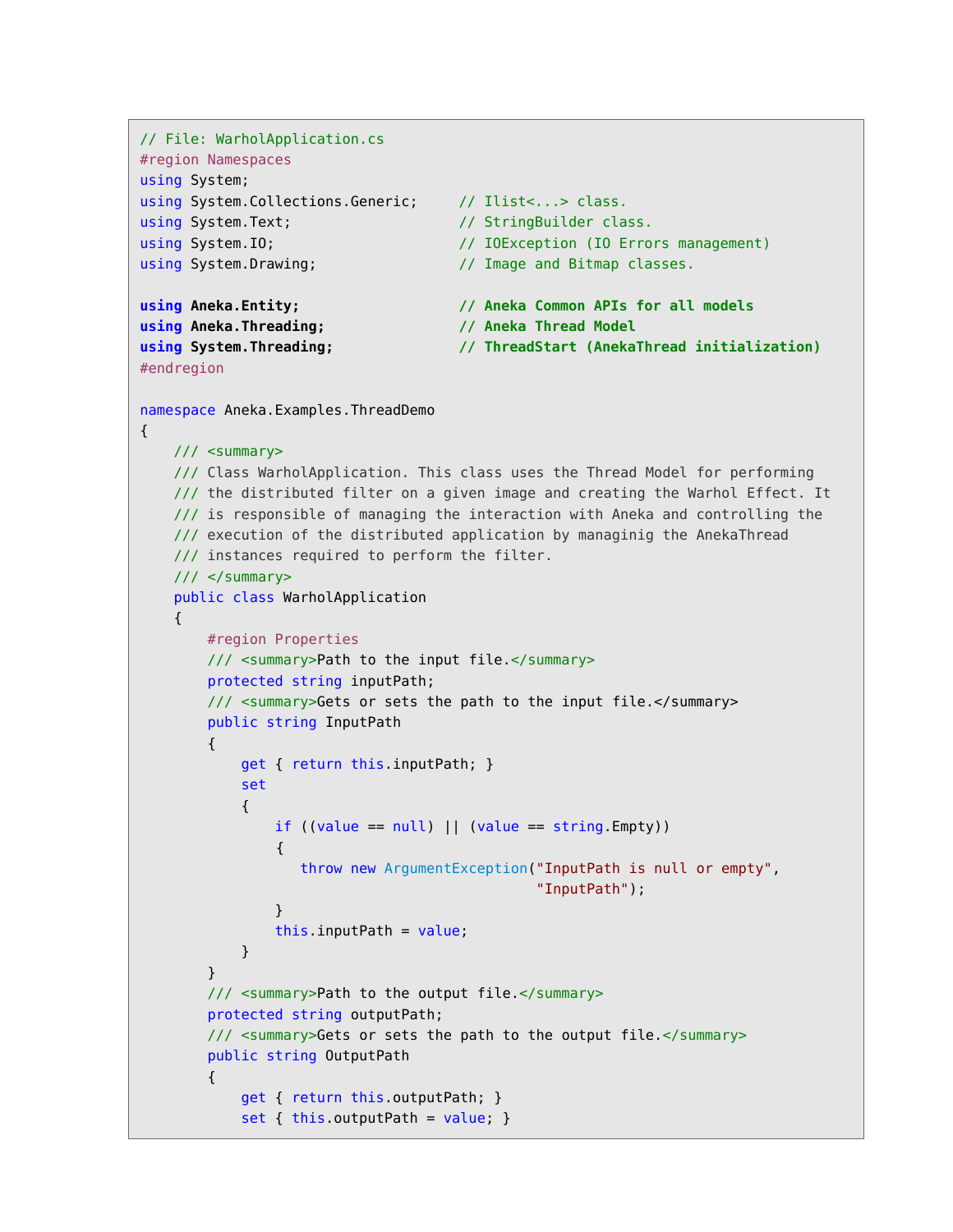```
 }
 /// <summary>Path to the configuration file.</summary> 
 protected string configPath;
 /// <summary>Gets or sets the path to the configuration file.</summary> 
 public string ConfigPath 
 {
     get { return this.configPath; }
    set { this.configPath = value; }
 }
 #endregion
 #region Implementation Fields
 /// <summary>
 /// Application instance that interfaces the client with Aneka.
 /// </summary>
 protected AnekaApplication<AnekaThread, ThreadManager> application;
 /// <summary>
 /// List containing the currently running AnekaThread instances.
// / </summary>
 protected IList<AnekaThread> running;
 /// <summary>
 /// List containing the WarholFilter instances that have completed the
 /// execution.
11/ \leq/summary>
 protected IList<WarholFilter> done;
 /// <summary>
 /// Number of columns that will compose the final image.
 /// </summary>
 protected int repeatX;
 /// <summary>
 /// Number of rows that will compose the final image.
11/ \leq/summary>
 protected int repeatY;
 #endregion
 #region Public Methods
 /// <summary>Creates an instance of WarholApplication.</summary>
 public WarholApplication() {}
 /// <summary>Applies the filter.</summary>
 public void Run() { ... }
 #endregion 
 #region Helper Methods
 /// <summary> 
 /// Reads the configuration and initializes the AnekaApplication instance.
11/ \leq/summary>
 protected void Init() { ... }
 /// <summary> 
 /// Starts the execution of the distributed application by creating the
```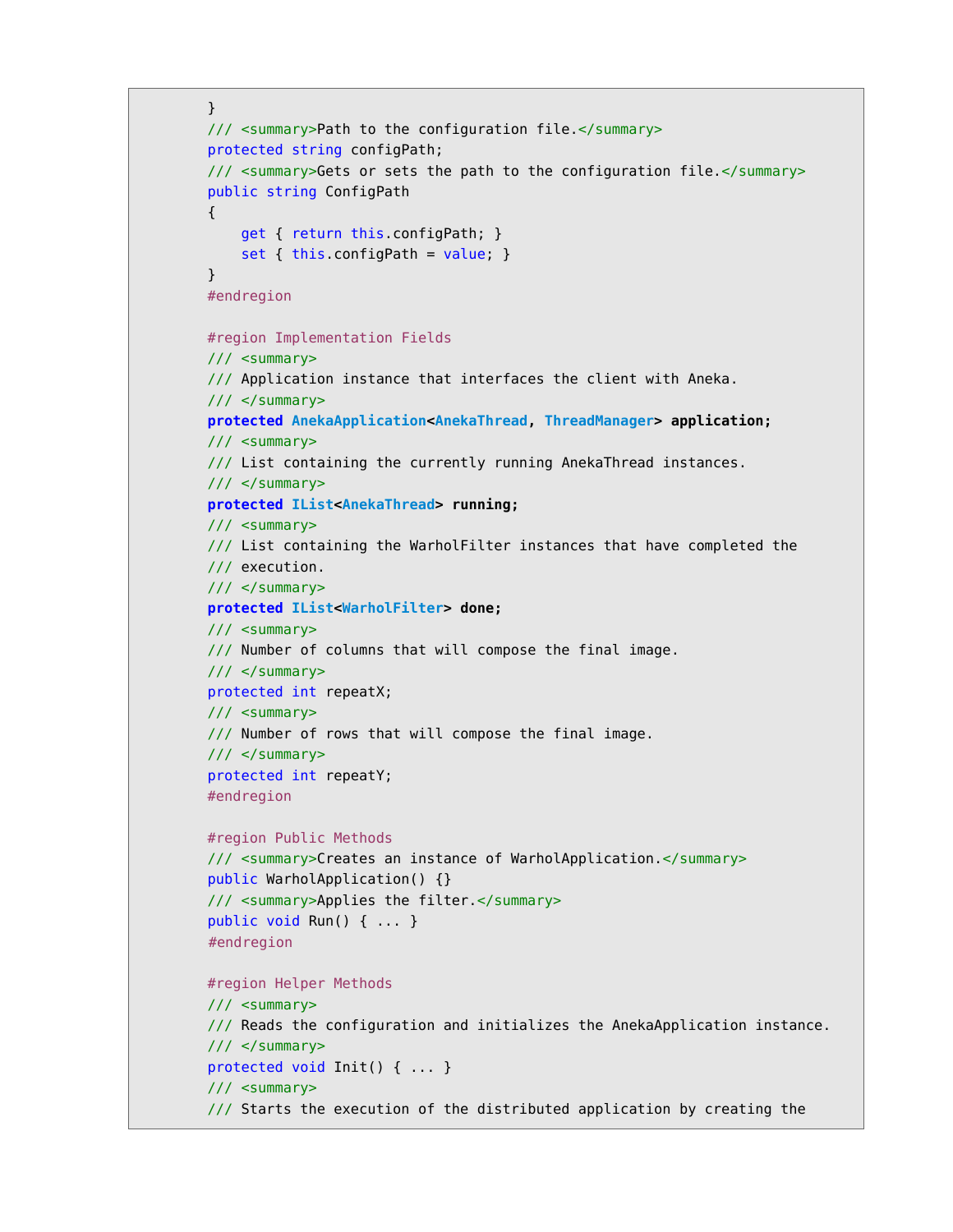```
 /// filters wrapping them into AnekaThread instances and starting their
     /// execution.
    11/ \leq/summary>
     /// <param name="source">Source bitmap.</param>
     protected void StartExecution(Bitmap source) { ... } 
     /// <summary> 
     /// Waits for the completion of all the threads and if some thread has
     /// failed its execution restarts it.
     /// </summary>
     protected void WaitForCompletion() { ... } 
     /// <summary> 
    /// Collects the processed images from each filter and composes them
     /// into a single image.
    11/ \leq/summary>
     /// <param name="source">Source bitmap.</param>
     protected void ComposeResult(Bitmap source) { ... } 
     /// <summary> 
     /// Creates an array of WarholFilter instances each of them configured
     /// with the same input image and a different palette.
     /// </summary>
     /// <param name="source">Source bitmap.</param>
     /// <returns>Array of filters.</returns>
     protected WarholFilter[] CreateFilters(Bitmap source) { ... } 
     /// <summary> 
     /// Creates a file name by adding the given suffix to the given file name.
    // / </summary>
     /// <param name="name">Source file name.</param>
     /// <param name="suffix">String suffix to append to the name.</param>
     /// <returns>A string containing the new file name.</returns>
     protected string GetNewName(string name, string suffix) { ... }
     #endregion
 }
```
Listing 4 - Class WarholApplication.

}

Listing 4 shows the content of the *WarholApplication.cs* file. This file contains the definition of the *WarholApplication* class. We can inspect the code by first dividing the content of the file in five sections delimited by the #region ... #endregion preprocessor directives:

- Namespaces: this region includes all the required namespaces for developing the application. Among the namespaces included three are of a particular interest:
	- Aneka.Entity (Aneka.dll): This namespace contains the definition of the base APIs common to all the models supported by Aneka. Inside this namespace we can find the *AnekaApplication* class, the Configuration class, the WorkUnit class, and all those types that are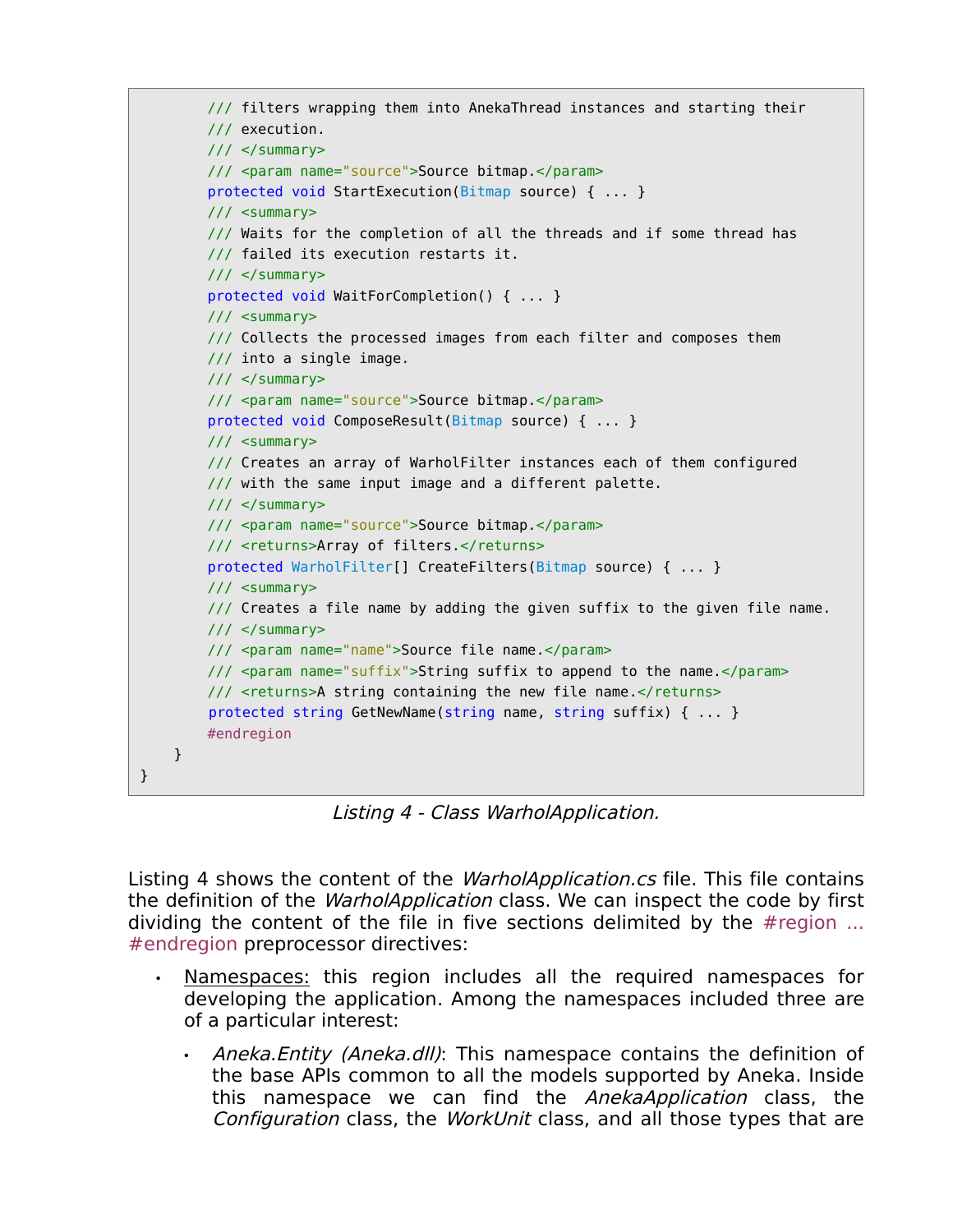part of the core object model. This namespace needs always to be include while developing applications for Aneka.

- Aneka. Threading (Aneka. Threading. dll): This namespace contains the definition of the APIs for the Thread Model. In particular it contains the definition of the AnekaThread and the ThreadManager class. This namespace needs to be included when developing applications based on the Thread Model.
	- **NOTE:** The whole set of APIs of a model is generally organized into three namespaces: Aneka.[model], Aneka.[model].Scheduling, and Aneka.[model].Execution. These namespaces correspond to three different assemblies named with the same convention. When developing applications with a specific model it is generally required to include only the first namespace, since the other two namespaces contain the definition of server side components.
- System.Threading (System.dll): This namespace contains .NET Threading APIs. When developing applications with the Thread Model it is necessary to initialize AnekaThread instances with a ThreadStart object whose definition is contained in the System. Threading namespace.

The other namespaces that have been included into the file contains the definition of support classes that have been used to program the WarholApplication class. For example, since the class deals with images it is necessary to include the System. Drawing (System. Drawing. dll) namespace.

- Properties: this region contains the three properties that constitute all the parameters required to perform the filter. The path to the input image (WarholApplication.InputPath), the path where to save the output image (*WarholApplication.OutputPath*), and to the path configuration file (*WarholApplication.ConfigPath*). The only mandatory parameter is the path to the input image that must point to an existing file. The other two parameters are configured with the default values if set to null.
- Implementation Fields: this region contains the declaration of the protected members that are used to manage the application. There are five fields declared:
	- AnekaApplication<AnekaThread, ThreadManager> application;
	- IList<AnekaThread> running;
	- IList<WarholFilter> done;
	- int repeatX;
	- int repeatY;

The first three fields constitute infrastructure that is generally required while developing applications based on the Thread Model. As for any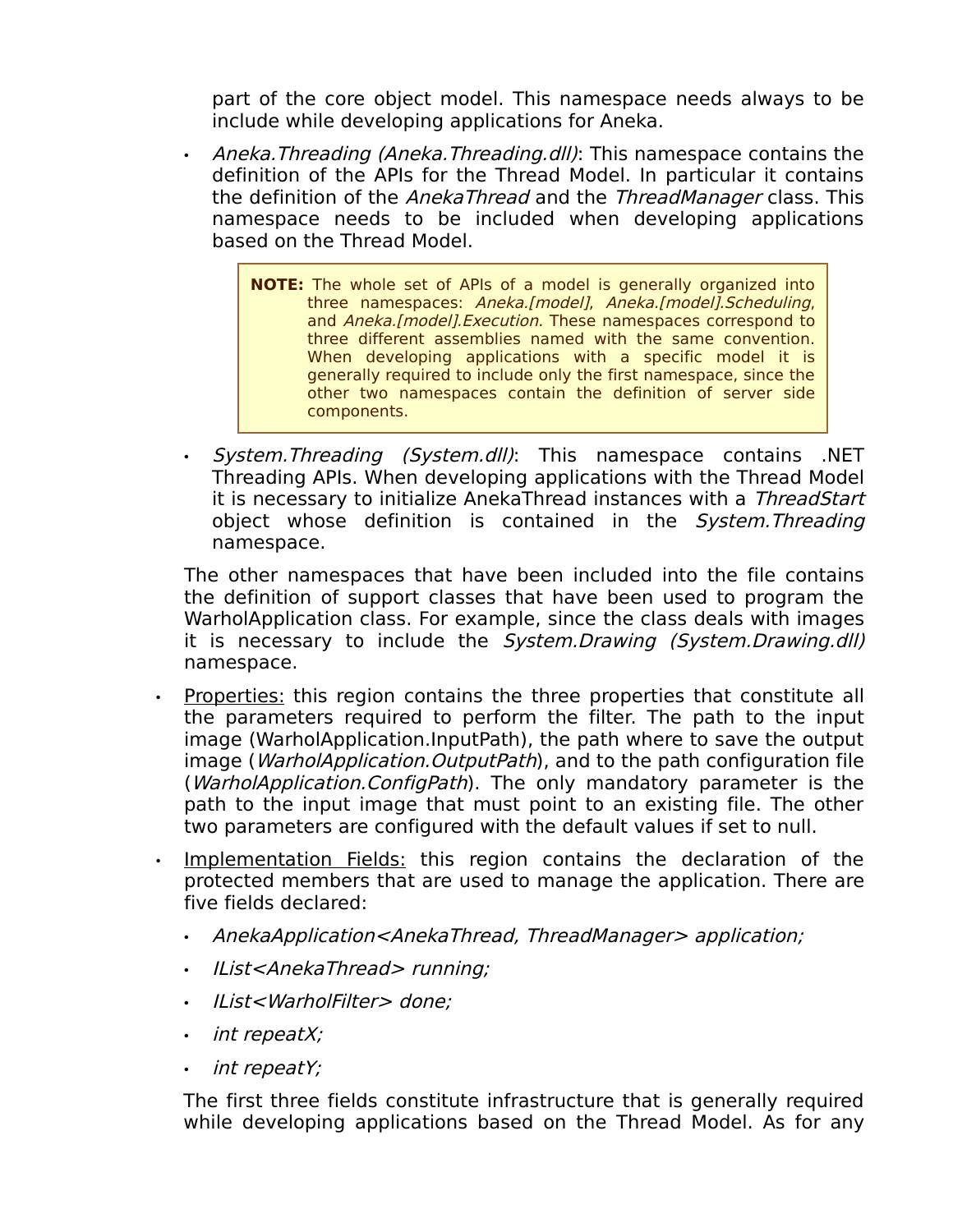other model it is necessary to created a AnekaApplication instance that represents the local view of the distributed application. Since AnekaApplication is a generic type it needs to be specialized by using the components that identify the model we use. In this case we will use a *AnekaApplication<AnekaThread, ThreadManager>* instance, that specializes the behaviour of AnekaApplication for the Thread Model. Moreover, two additional data structures are required: a list containing the *running AnekaThread* instances and *done* list containing the filter instances that have completed their execution. It can be noticed that running is a list of AnekaThread instances while done is a list of WarholFilter instances. The reason for this is because while the thread is running we need to keep a reference to it in order to join the thread and checks its state. Once a thread has completed its execution there is no more need to store a reference to it but we simply keep the *WarholFilter* instance connected to the thread that is accessible by the AnekaThread.Target property.

Two more fields have been defined: *repeatX* and *repeatY*. These fields are specific to the application we are developing and maintain the information about the number of columns and rows that compose the final image.

- Public Methods: the public methods of the class are its default constructor and the Run method that starts the execution of the filter. The content of this method will be analyzed in detail in the next section.
- Helper Methods: in order to make the more understandable the code, the body of the Run method has been divided into logical steps that have been encapsulated into helper methods. In particular we can identify four major steps:
	- WarholApplication. Init: initializes the AnekaApplication instance with the selected *Configuration* instance.
	- WarholApplication.StartExecution: initializes the running and done lists, creates the *AnekaThread* instances, and starts their execution.
	- WarholApplication.WaitForCompletion: waits for the completion of all the AnekaThread instances in the running list and eventually restarts their execution if they failed. When this method returns, the running list is empty and the done list contains the reference to the WarholFilter instances created.
	- WarholApplication.ComposeResult: iterates on the done list and compose the final output image by arranging the filtered bitmaps into an image with *repeatX* columns and *repeatX* rows. This method saves the output bitmap into the WarholApplication. OutputPath if set, otherwise it generates a new name as described in Section 4.2.

This region contains two more methods that are invoked by the previous one that are in charge of creating the list of different filters that will be applied to the image (*WarholApplication.CreateFilters*) and of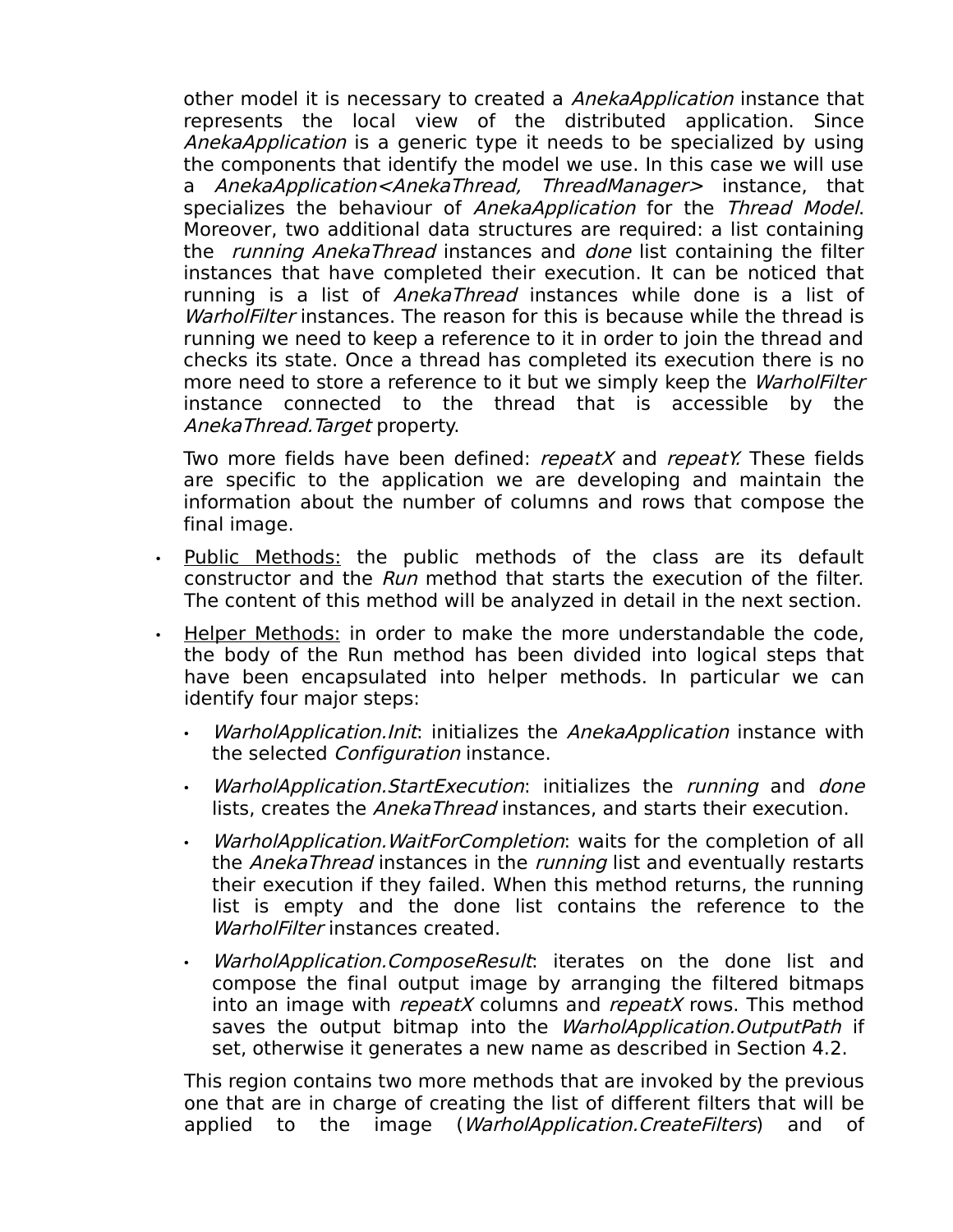generating a new name for the output file (WarholApplication.GetNewName).

In the following we will explore in more details the single steps of the application.

```
namespace Aneka.Examples.ThreadDemo 
{
 ...
    public class WarholApplication
     {
         ....
         /// <summary>
         /// Application instance that interfaces the client with Aneka.
         /// </summary>
         protected AnekaApplication<AnekaThread, ThreadManager> application;
         ....
         /// <summary>
         /// Applies the filter.
         /// </summary>
         public void Run() 
         {
             if (File.Exists(this.inputPath) == false) 
\{ throw new FileNotFoundException("InputPath does not exist.",
                                                  "InputPath");
 }
             try
\{ // Initializes the AnekaApplication instance.
                 this.Init();
                 // read the bitmap 
                Bitmap source = new Bitmap(this.inputPath);
                 // create one filter for each of the four slices that will
                 // compose the final image and starts their execution on 
                 // Aneka by wrapping them into AnekaThread instances...
                 this.StartExecution(source);
                 // wait for all threads to complete...
                 this.WaitForCompletion();
                 // collect the processed images and compose them
                 // into one single image.
                 this.ComposeResult(source);
```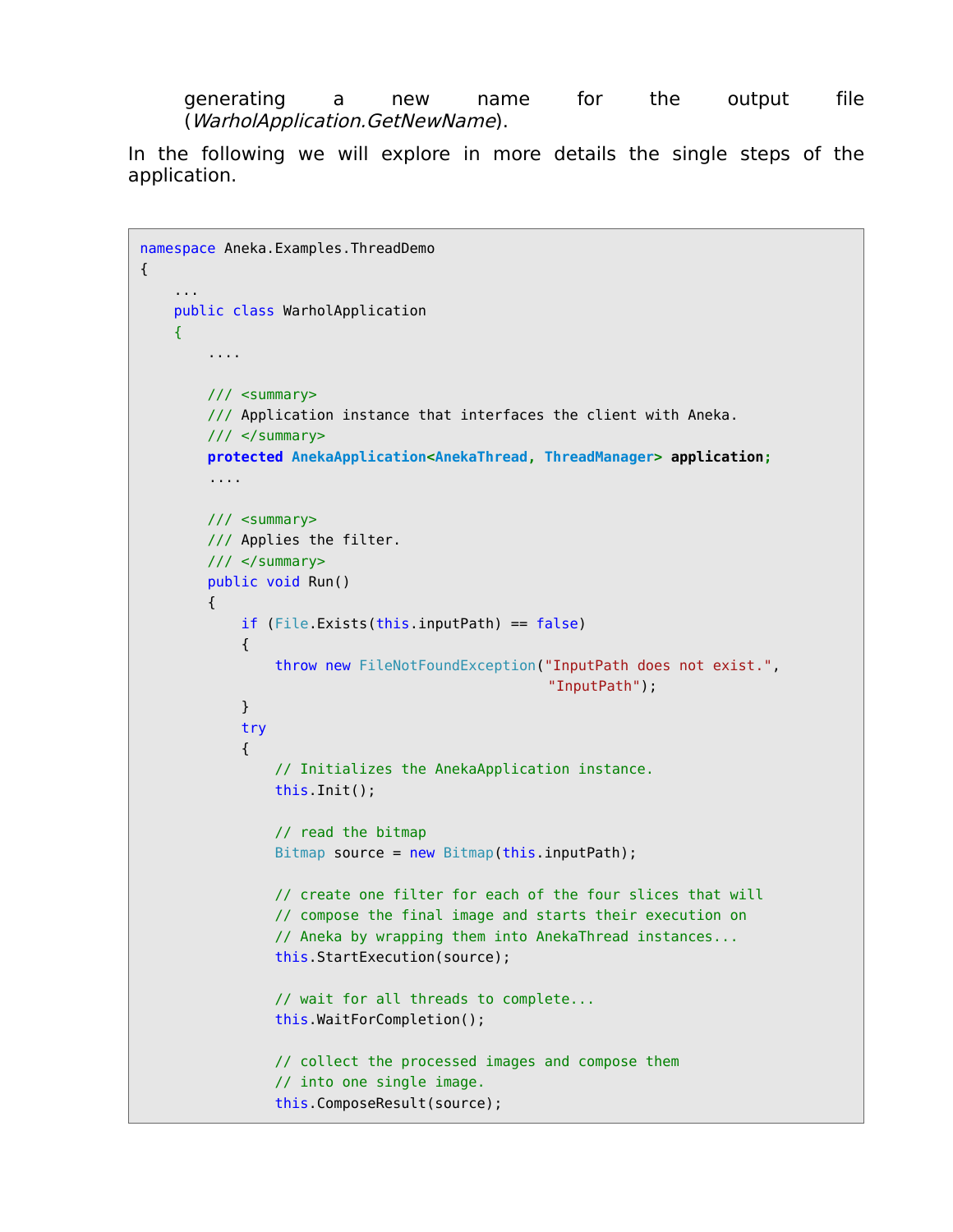```
 }
          finally
\{ // we ensure that the application closes properly
             // before leaving the method...
             if (this.application != null) 
<b>d \{ if (this.application.Finished == false) 
 {
                   this.application.StopExecution();
 }
 }
          } 
       }
   }
}
```
Listing 5 - Run() method.

Listing 5 reports the content of the Run method. As we can notice body of the method sequentially calls the logical steps identified before and ensures that the application instance is closed if some error occurs. In the finally block we simply check that application instance is not null and whether it has completed its execution by looking at the AnekaApplication<W,M>.Finished property. If the application is not finished, the AnekaApplication<W,M>.StopExecution() method is invoked to terminate its execution.

> **NOTE:** The lines of code contained in the finally block identify a common programming pattern for all the model supported by Aneka. This pattern ensures the resources allocated by the AnekaApplication instance are properly released and no work unit is left running on Aneka.

We can now explore the single steps and see how to set up the AnekaApplication instance and configure it for its execution.

```
namespace Aneka.Examples.ThreadDemo 
{
 ...
     public class WarholApplication
     {
         ....
         /// <summary>
         /// Application instance that interfaces the client with Aneka.
         /// </summary>
```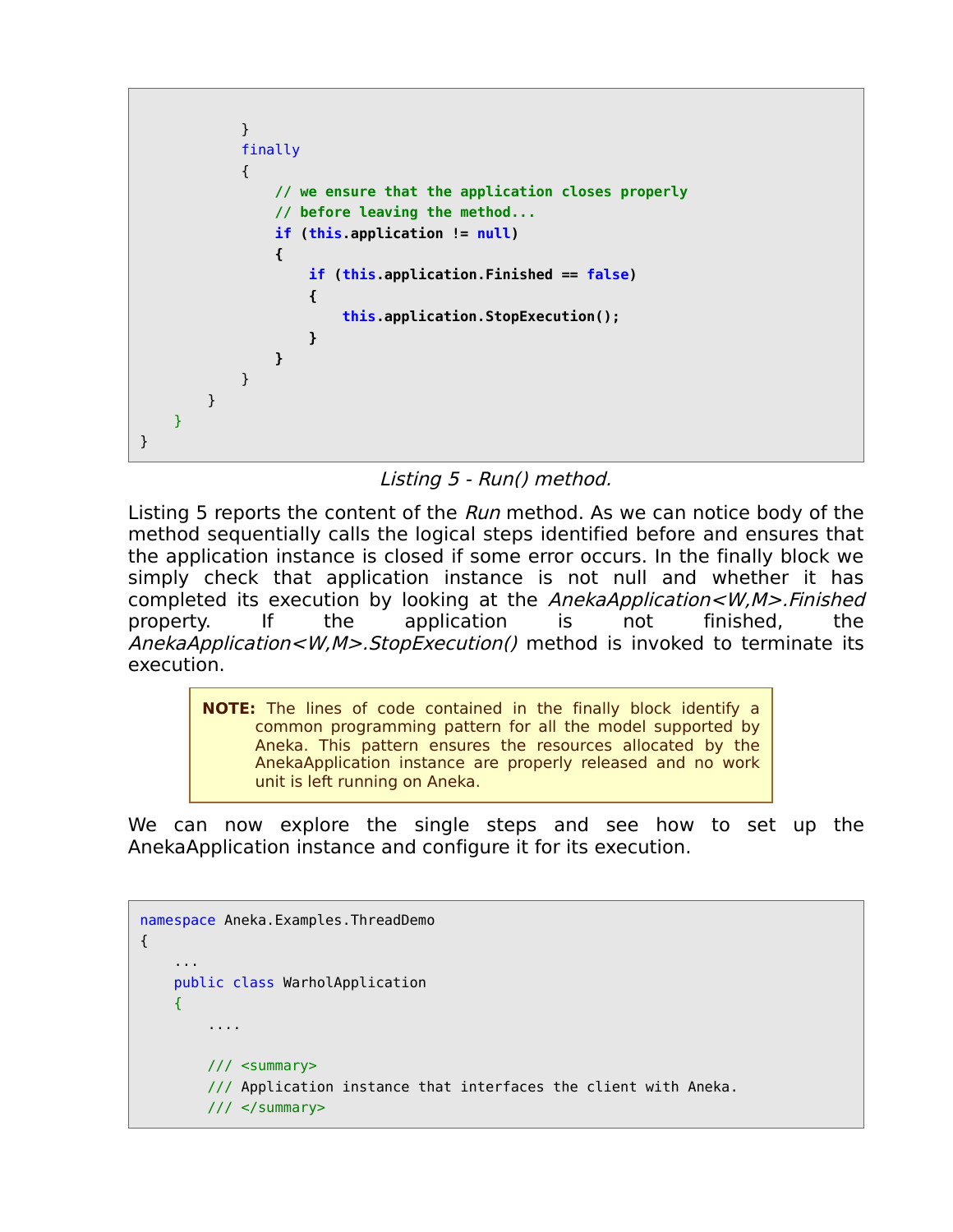```
 protected AnekaApplication<AnekaThread, ThreadManager> application;
         ....
        /// <summary>
        /// Reads the configuration and initializes the AnekaApplication instance.
       11/ \leq/summary>
        protected void Init() 
        {
            Configuration configuration = null;
            if (string.IsNullOrEmpty(this.configPath) == true)
\{ configuration = Configuration.GetConfiguration(();
 }
            else
\{ configuration = Configuration.GetConfiguration(this.configPath);
 }
            // we set this force to false because
            // we want to handle the resubmission
            // of failed threads.
            configuration.SingleSubmission = false;
            // we initialize the AnekaApplication instance with the
            // selected configuration object and the components required
            // for the Thread Model
            this.application = 
                    new AnekaApplication<AnekaThread, ThreadManager>(configuration);
    }
```
Listing 6 - Init() method.

}

Listing 6 reports the body of the *Init* method. The method performs to very basic steps:

• Configuration setup: if the configuration path has been the static method *Configuration.GetConfiguration(string)* is invoked to read to read the information form the given file. If the configuration path has not been set, the static method Configuration.GetConfiguration() is called. This method will first look for the default configuration file (in this case: warholizer.exe.config) and if not found it will create a default configuration object. The default values for the Configuration class can been seen in the *conf.xml* file (see Figure 5). Once the configuration instance has been created the value of *SingleSubmission* is set to false. The reason for this is because in case some threads are failed they will be restarted again.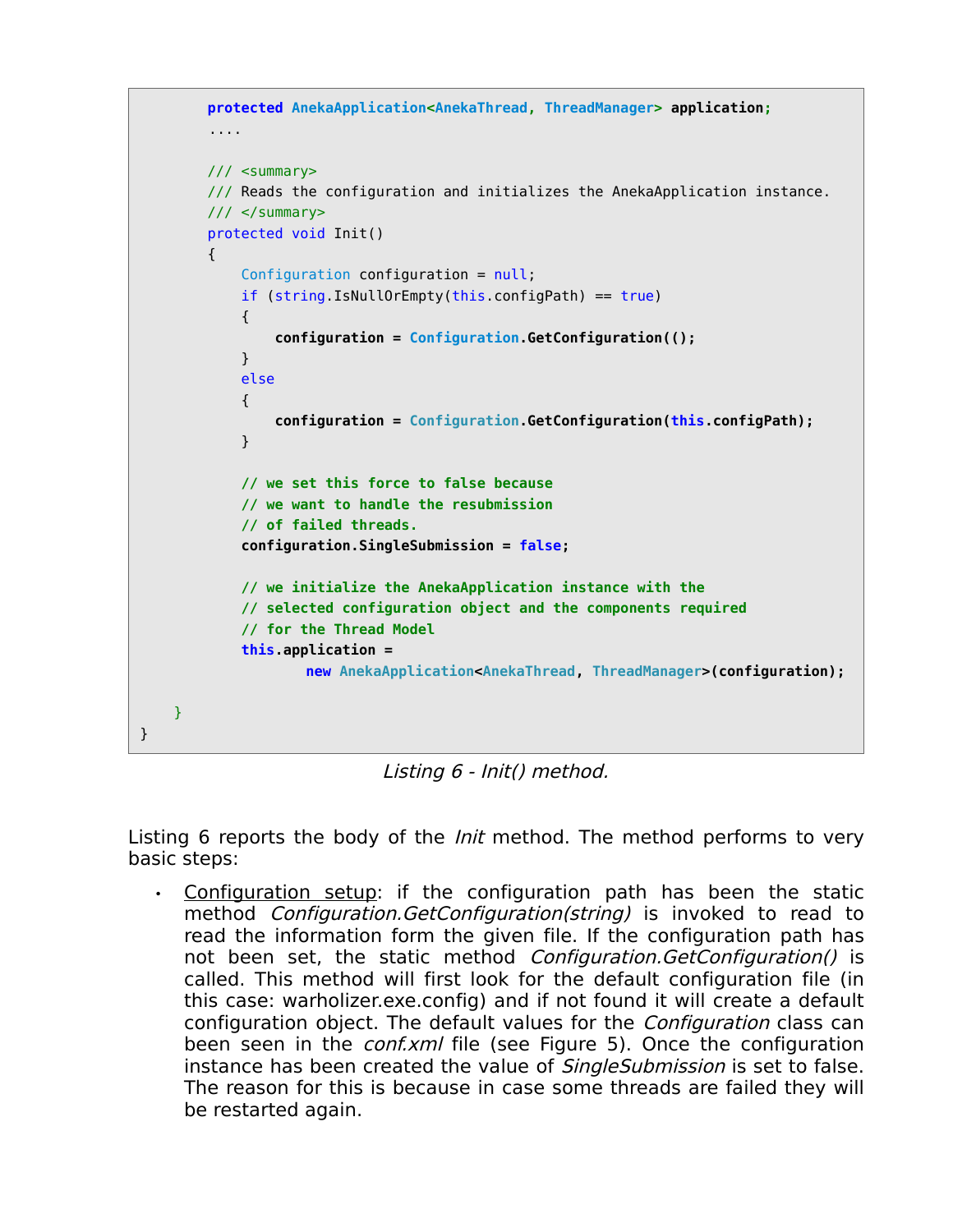- **NOTE:** The Thread Model is naturally based on the coordinated execution of remotely executable threads that can be started at any time. The SingleSubmission property forces the behavior of the AnekaApplication to a single submission of all the AnekaThread instances that have been explicitly added to the AnekaApplication before calling the method AnekaApplication.SubmitExecution. Since with the Thread Model the AnekaThread instances are not explicitly added to the AnekaApplication setting SingleSubmission to true would lead to an unexpected behaviour and it could cause the premature termination of the application. This problem is even worse when we want to handle the resubmission of the failed threads. It is then a general recommendation to **not to use SingleSubmission set to true when using the Thread Model**.
- AnekaApplication initialization: this step is accomplished by simply initializing the *application* field and passing as parameter the Configuration object that has been obtained at the previous step. Since the AnekaApplication class is a generic type its initialization implies specifying the actual types used by the application. In the case of the Thread Model we will specialize the *AnekaApplication* class by using AnekaThread in place of the WorkUnit and ThreadManager in place of IApplicationManager.

The next step of the process is performed by the WarholApplication.StartExecution method that takes as input the Bitmap instance read from the input file and creates the *AnekaThread* instances as described in Listing 7.

```
namespace Aneka.Examples.ThreadDemo 
{
 ...
    public class WarholApplication
     {
         ....
         /// <summary>
         /// Application instance that interfaces the client with Aneka.
         /// </summary>
         protected AnekaApplication<AnekaThread, ThreadManager> application;
         ....
         /// <summary> 
         /// Starts the execution of the distributed application by creating the
         /// filters wrapping them into AnekaThread instances and starting their
         /// execution.
         /// </summary>
         /// <param name="source">Source bitmap.</param>
```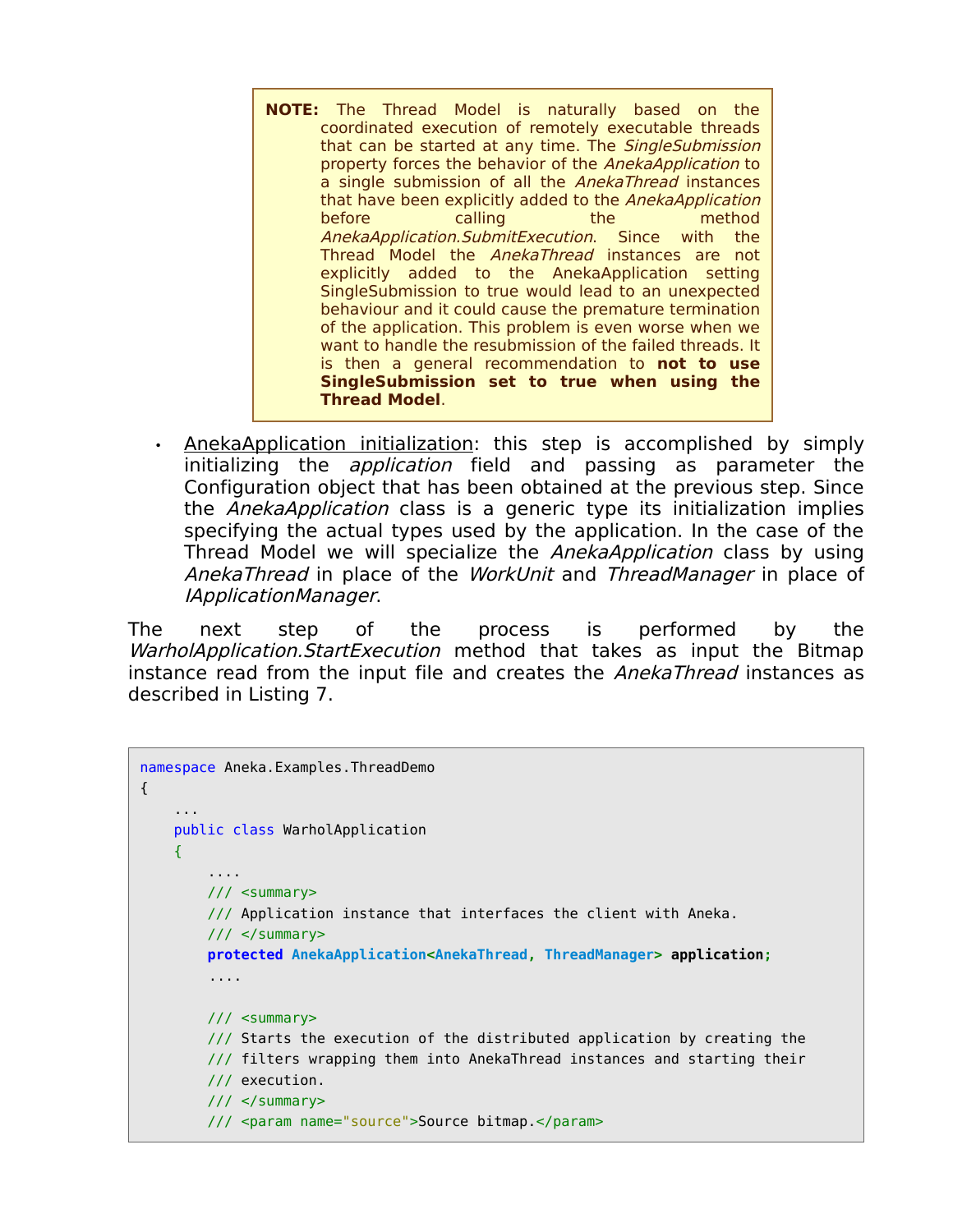```
 protected void StartExecution(Bitmap source) 
         {
            this running = new List<AnekaThread>();
             WarholFilter[] filters = this.CreateFilters(source);
             // creates an AnekaThread for each filter
             foreach (WarholFilter filter in filters)
\{ AnekaThread thread = new AnekaThread(new ThreadStart(filter.Apply),
                                                    this.application);
                 thread.Start();
                 this.running.Add(thread);
            }
        }
    }
}
```
Listing 7 - StartExecution(Bitmap) method.

The interesting bits in this method are concentrated within the foreach loop. For each *WarholFilter* instance that has been created a new instance of AnekaThread is initialized and configured to run the WarholFilter.Apply method. Each AnekaThread also need to have a reference to the AnekaApplication it belongs to. The second statement simply starts the execution of the AnekaThread instance by calling AnekaThread.Start().

These two statements constitute the common operations required to configure and start a *AnekaThread* instance. We also add this instance to the list of running threads in order to keep track of its reference and being able to get the results once the AnekaThread has completed its execution.

```
namespace Aneka.Examples.ThreadDemo 
{
 ...
     public class WarholApplication
    \left\{ \right. ....
         /// <summary> 
         /// Starts the execution of the distributed application by creating the
         /// filters wrapping them into AnekaThread instances and starting their
         /// execution.
         /// </summary>
         protected void WaitForCompletion() 
         {
              this.done = new List<WarholFilter>();
              bool bSomeToGo = true;
```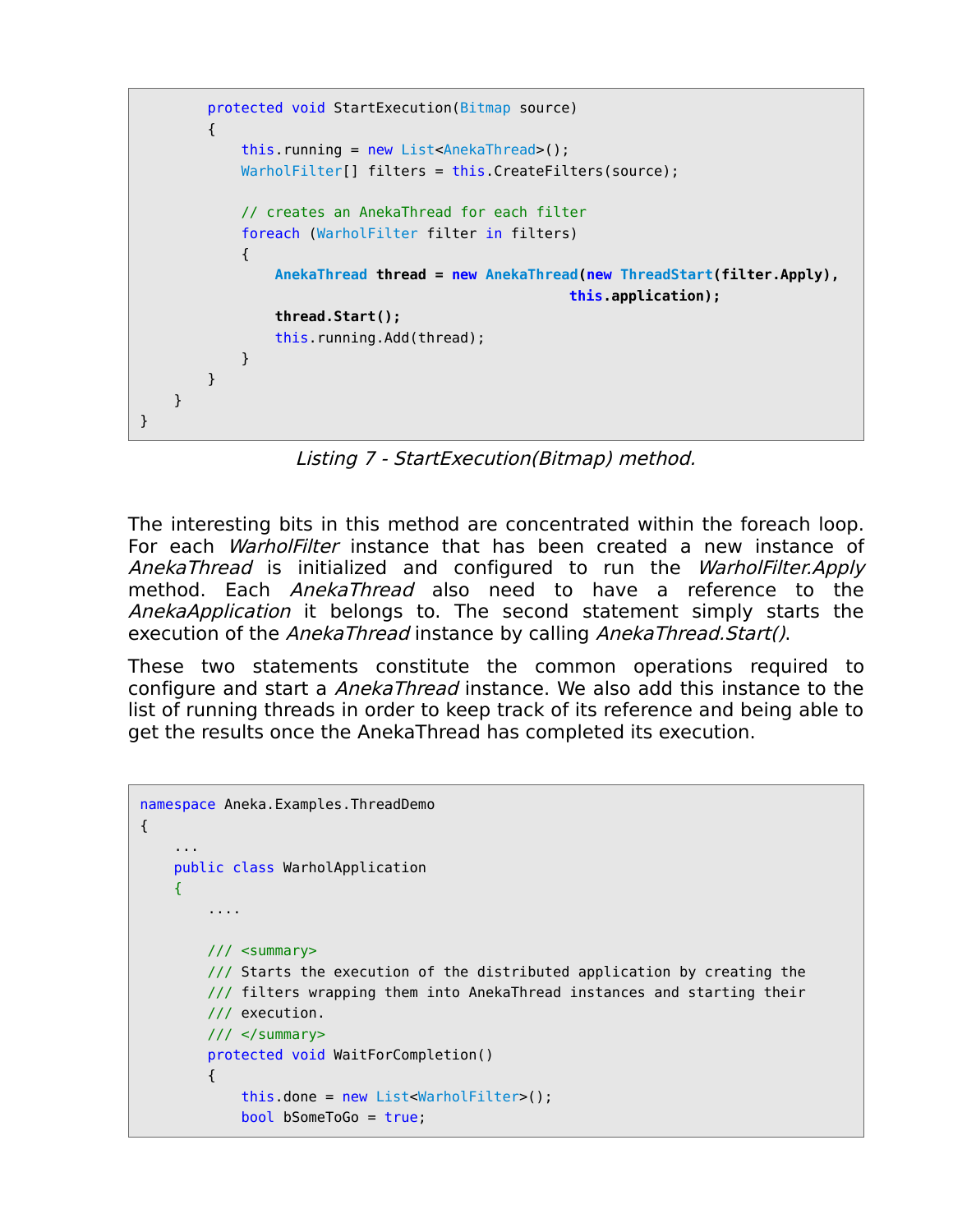```
while (bSomeToGo == true)
\{ foreach (AnekaThread thread in this.running)
 {
                              thread.Join();
 }
                       for (int i = 0; i < this running Count; i++)
 {
                             AnekaThread thread = this.running[i];
                              if (thread.State == WorkUnitState.Completed)
\{ and \{ this.running.RemoveAt(i);
                                    i--;
                                    WarholFilter filter = (WarholFilter) thread.Target;
                                   this.done.Add(filter);
denotes the control of the second property of the second property of the second property \} else
\{ // it must be failed...
                                   thread.Start();
denotes the control of the second property of the second property of the second property \}denotes the control of the second property of the second property of the second property of the second property of the second property of the second property of the second property of the second property of the second prop
                       bSomeToGo = this.running.Count > 0;
                  }
            }
      }
}
```
Listing 8 - WaitForCompletion() method.

This method exposes another classic synchronization pattern that is used while creating multi-threaded applications: threads synchronization. In this specific case we simply want to implement a barrier for all threads. This can be easily done by calling the *AnekaThread.Join()* method on all the instances that we have started and that are contained in the *running* list.

The method uses a while loop that will terminate once all the results have been collected. Inside the while loop two basic steps are performed:

- Wait for thread completion: the method invoke the AnekaThread.Join() method on all the threads contained in the *running* list. This call makes the application to wait until the thread terminate.
- Check thread results: once all the threads have terminated we iterate again the *running* list to check whether some thread has failed its execution or not by looking at the *State* property. If the thread has successfully completed its execution its state is set to WorkUnitState.Completed. In this case we simply remove the thread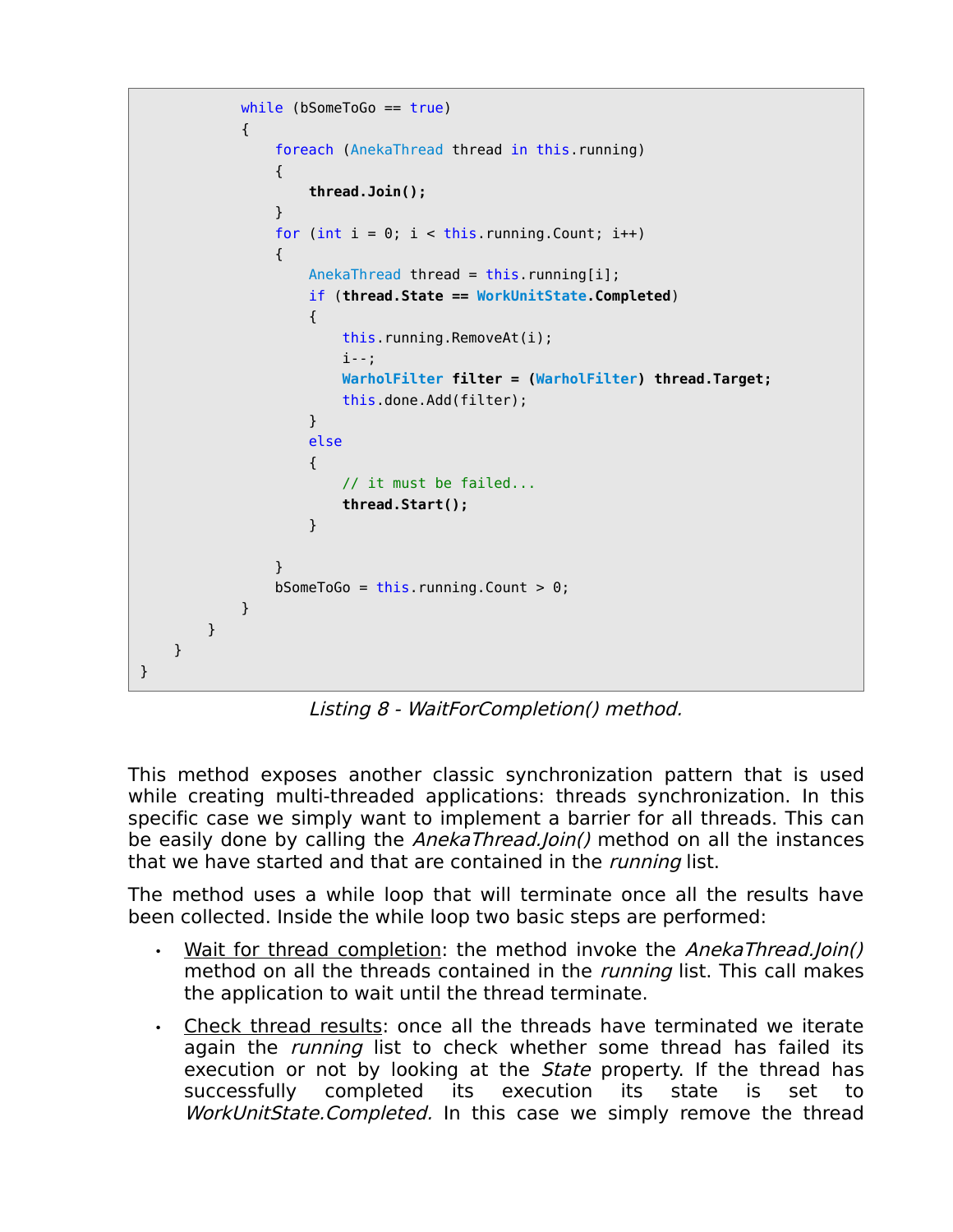from the *running* list and add *WarholFilter* instance referenced by the AnekaThread.Target property into the *done* list. If the other cases the thread is simply restarted.

The loop terminates when the *running* list is empty. This means that all the threads have successfully completed their execution and all the filters have been collected into the done list.

```
namespace Aneka.Examples.ThreadDemo 
{
    public class WarholApplication
    {
         ....
        /// <summary> 
        /// Starts the execution of the distributed application by creating the
        /// filters wrapping them into AnekaThread instances and starting their
        /// execution.
       11/ \leq/summary>
        /// <param name="source">Source bitmap.</param>
        protected void ComposeResult(Bitmap source) 
        {
           Bitmap output = new Bitmap(source.Width * this.repeatX,
                                      source.Height * this.repeatY,
                                       source.PixelFormat);
            Graphics graphics = Graphics.FromImage(output);
           int row = 0, col = 0;
            foreach (WarholFilter filter in this.done) 
\{ graphics.DrawImage(filter.Image, row * source.Width, 
                                                 col * source.Height);
                row++;
                if (row == this.repeatX) 
<b>d \{ row = 0;
                    col++;
 }
 }
            graphics.Dispose();
            if (string.IsNullOrEmpty(this.outputPath) == true) 
\{ this.outputPath = this.GetNewName(this.inputPath, "warhol");
 }
            output.Save(this.outputPath);
    }
}
```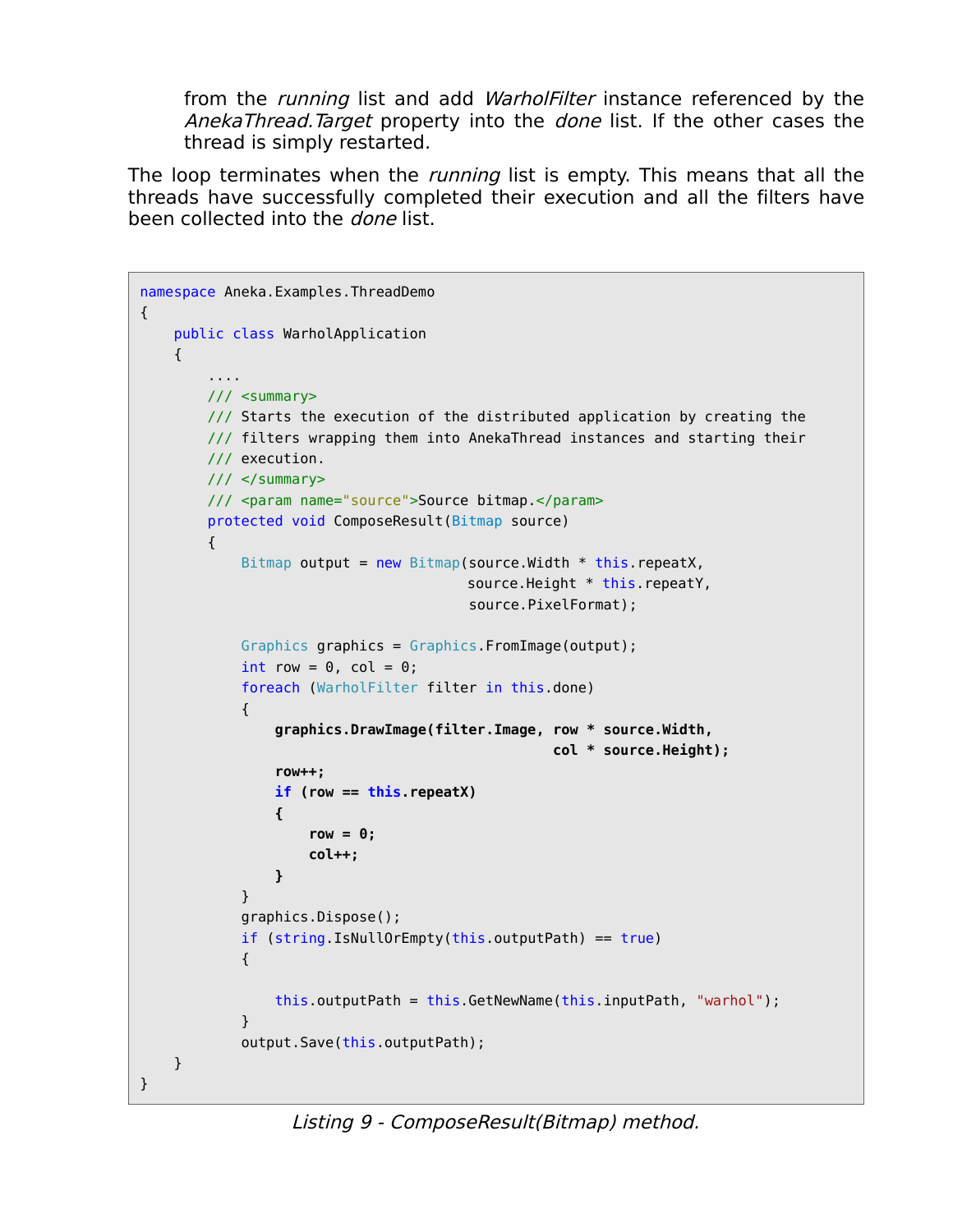The next logical step is constituted by the processing of the result and the creation of the final output image. These tasks are accomplished into the AnekaThread.ComposeResult method whose content is reported in Listing 9. The interesting bits in this method are concentrated within the foreach loop. For each *WarholFilter* instance that is contained into the *done* list the processed image exposed by the WarholFilter.Image property is drawn into the final output image in the position identified by the row and col local variables. The member field *repeatX* is used to identify the end of a line and move to the next colum.

After the output bitmap has been composed it is saved to the file pointed by OutputPath property or to an automatically generated file name by invoking the WarholApplication.GetNewName method.

```
namespace Aneka.Examples.ThreadDemo 
{
 ...
    public class WarholApplication
    \left\{ \right. ....
         /// <summary> 
         /// Creates an array of WarholFilter instances each of them configured
         /// with the same input image and a different palette.
         /// </summary>
         /// <param name="source">Source bitmap.</param>
         /// <returns>Array of filters.</returns>
         protected virtual WarholFilter[] CreateFilters(Bitmap source) 
         {
             WarholFilter[] filters = new WarholFilter[4];
            WarholFilter one = new WarholFilter();
             one.Image = source;
             one.Palette = WarholFilter.FuchsiaGreenWhite;
            filter[0] = one;WarholFilter two = new WarholFilter();
             two.Image = source;
             two.Palette = WarholFilter.YellowGreenNavy;
            filter[1] = two;WarholFilter three = new WarholFilter();
            threei. Image = source;
             three.Palette = WarholFilter.FuchsiaOrangeBlue;
            filter[2] = three:
            WarholFilter four = new WarholFilter();
```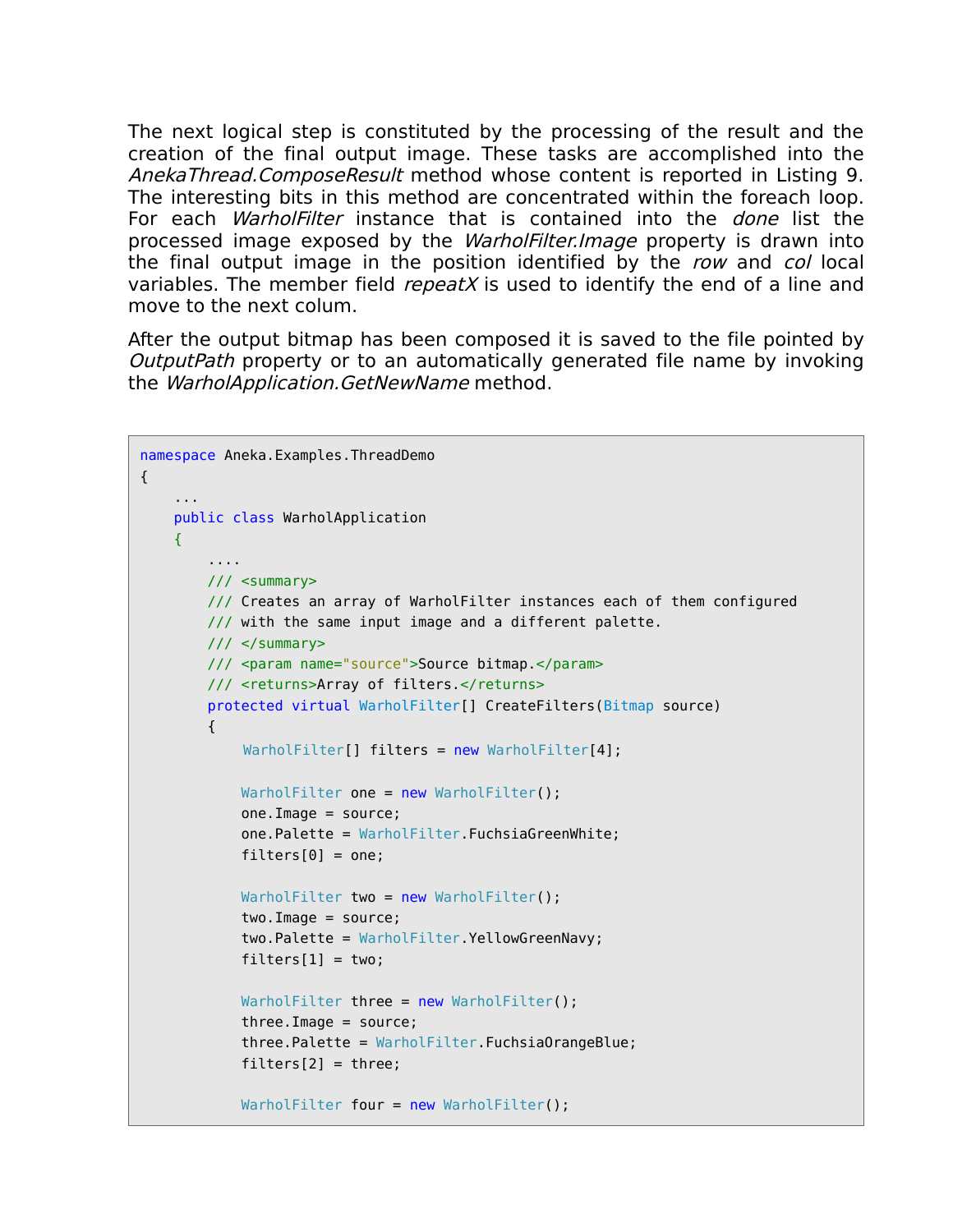```
 four.Image = source;
              four.Palette = WarholFilter.GreenOrangeGainsboro;
             filters[3] = four;this. repeatX = 2;
             this.repeatY = 2;
              return filters;
         }
     }
}
```
Listing 10 - CreateFilters(Bitmap) method.

The last method that we want to explore is the WarholApplication.CreateFilters method that is responsible of creating all the filter instances and define the number of rows and columns into which the final image will be organized. By separating the creation of filters into this method we can easily customize the output image by simply overriding this method and, for example, creating a final image that is composed by 9 samples of the original images or simply changing the colors of the palette.

## *4.5 Program: Putting all together*

The program class implements a simple command line parser that reads the arguments of given by the user, checks whether they are correct, configures the *WarholApplication* class and starts the execution of the filter by invoking the Run() method. If the user has not provided the right parameters a simple command line help is show.

The class defines only two static methods: one is the entry point of the application (*Program.Main(string[])*) and the other one shows the command line help (Program.ShowHelp()).

```
// File: Program.cs
namespace Aneka.Examples.ThreadDemo 
{
    /// <summary> 
    /// Class Program. Virtualizes the execution of WarholFilter by using the
    /// Thread Model. This class simply parses the command line arguments passed
    /// to the process and sets up the WarholApplication.
   11/ \leq/summary>
    public class Program
     {
         /// <summary> 
         /// Creates an array of WarholFilter instances each of them configured
```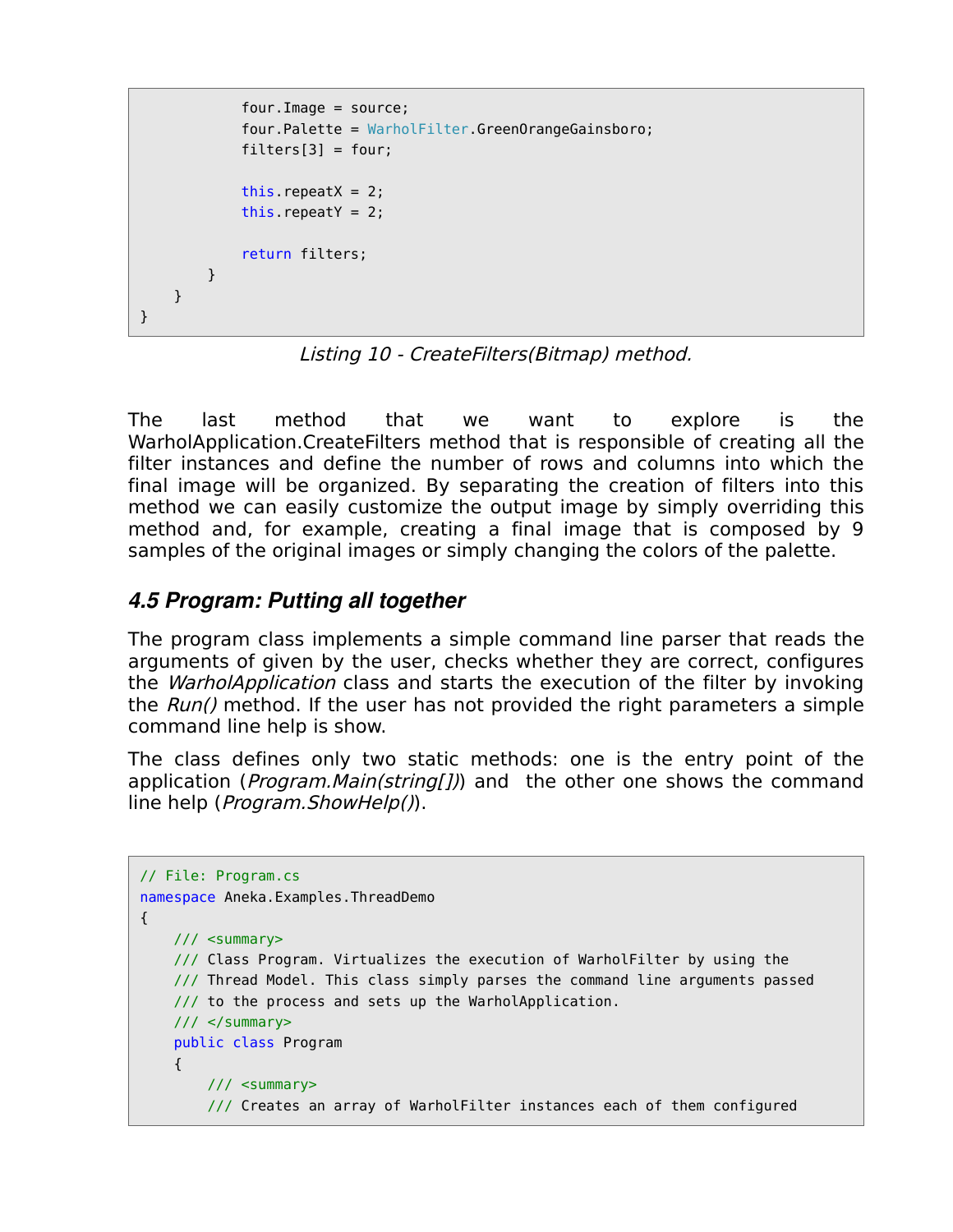```
 /// with the same input image and a different palette.
           /// </summary>
           /// <param name="args">Command line arguments.</param>
           static void Main(string[] args)
           {
               if (args.length \geq 2)\{string inputFile = args[0];
                    string outputFile = args[1];
                     string confFile = null;
                     if (File.Exists(inputFile) == false)
 {
                          Console.WriteLine("warholizer: [ERROR] input file [{0}] not" +
                                                 "found. EXIT.", inputFile);
                          return;
 }
                     else
\{ \} // the infput file exists...
                          // now we check for the configuration file.
                         if (args. Length == 3)
\{confFile = args[2]; if (File.Exists(confFile) == false) 
. The contraction of the contraction \{ Console.WriteLine("warholizer: [ERROR] configuration" +
                                                        "file [{0}] not found. EXIT", inputFile);
                                    return;
denotes the contract of the contract of the second property of the contract of the second property of the second
denotes the control of the second property of the second property of the second property \} // now we check for the out file to simply issue
                          // a warning if the file exists...
                          if (File.Exists(outputFile) == true)
\{ and \{ Console.WriteLine("warholizer: [WARNING] output file [{0}]"
                                + "already exists and it will be overwritten.", inputFile);
denotes the control of the second property of the second property of the second property \}denotes the control of the second property of the second property of the second property of the second property of the second property of the second property of the second property of the second property of the second prop
                     // ok at this point we have the following conditions
                     // 1. inputPath exists
                     // 2. confFile exists
                     // we can start the application..
                    WarholApplication app = new WarholApplication();
                     app.InputPath = inputFile;
                     app.OutputPath = outputFile;
                     app.ConfigPath = confFile;
                     try
\{ app.Run();
```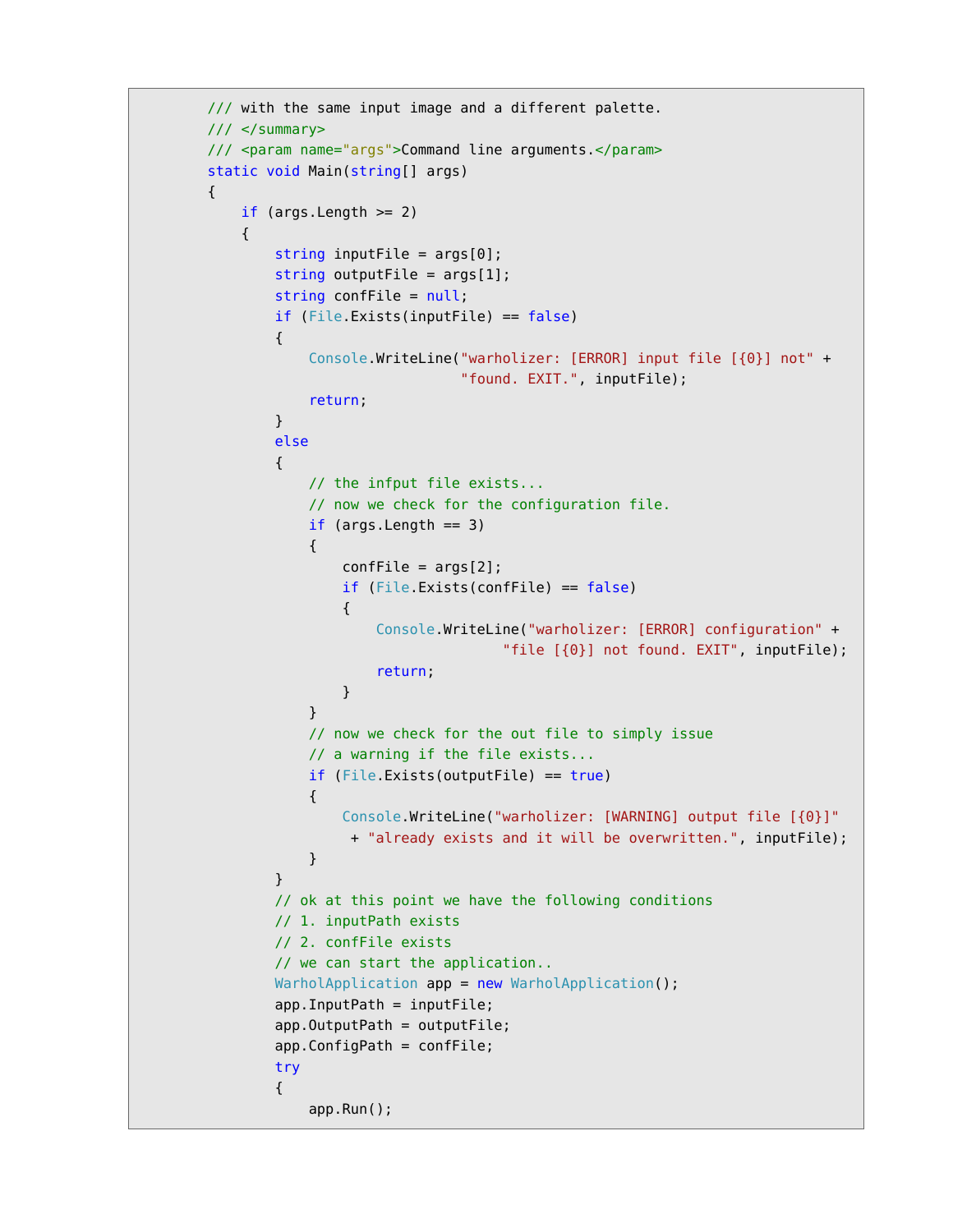```
 }
                       catch (Exception ex) 
\{ Console.WriteLine("warholizer: [ERROR] exception:");
                            Console.WriteLine("\tMessage: " + ex.Message);
                            Console.WriteLine("\tStacktrace: " + ex.StackTrace);
                            Console.WriteLine("EXIT");
denotes the control of the second property of the second property of the second property of the second property of the second property of the second property of the second property of the second property of the second prop
 }
                 else
\{ Program.ShowHelp();
 }
            }
            /// <summary> 
            /// Shows a command line help about the usage of the application.
           11/ \leq/summary>
            static void ShowHelp() { .... }
      }
}
```
Listing 11 - Program class.

### *4.6 Compiling and building the Application*

#### **4.6.1 Building the demo in Visual Studio 2005**

It is possible to build and run the application by simply opening the Visual Studio 2005 Project ThreadDemo.csproj in the ThreadDemo directory and build the project. Visual Studio will created the executable warholizer.exe along with all the libraries required to run in the ThreadDemo\bin\Debug directory (Configuration: Debug).

Visual Studio 2005 will also copy the *conf.xml* and the *marilyn.jpg* file into the bin\Debug directory of the application. These two files can be used to test the execution of the application.

#### **4.6.2 Building the demo from the command line**

If you do not have the Visual Studio 2005 installed but you have c# 2.0 compiler (let us assume that the compiler is the one shipped with .NET framework SDK and that is called *cs.exe*) it is possible to compile the application from the command line.

#### **Dependencies**

The first step that is required is identifying the dependencies that this application relies on to execute:

1. Most of the support classes that we have used to build the application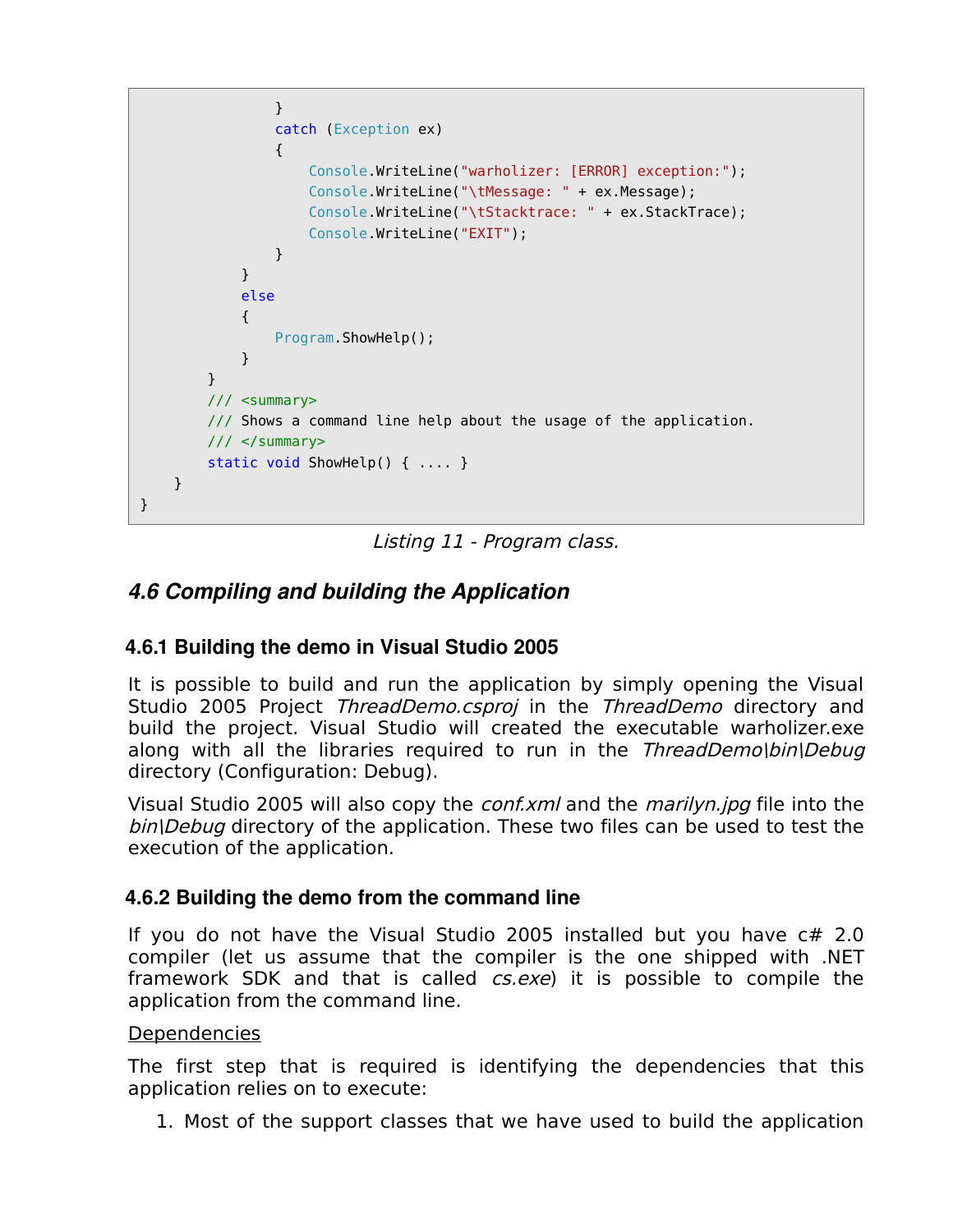are defined in the *System.dll* assembly that is referenced by default and contained in the Global Assembly Cache (GAC).

- 2. To perform the operations on the images we have used the Bitmap class which is defined in the System.Drawing namespace (GAC: System.Drawing.dll).
- 3. In order to use the Thread Model we used the types defined in the Aneka.Threading namespace that is implemented in the Aneka.Threading.dll.
- 4. Any application that uses the Aneka APIs has an implicit dependency on the following assemblies:
	- 1. Aneka.dll (Namespaces: Aneka, Aneka.Entity, Aneka.Security)
	- 2. Aneka.Data.dll (Namespaces: Aneka.Data, Aneka.Data.Entity)
	- 3. Aneka. Util. dll (Namespace: Aneka (utility classes))

The complete set of dependencies is then given by: System.dll, System.Drawing.dll, Aneka.dll, Aneka.Threading.dll, Aneka.Data.dll, Aneka.Util.dll. We can find the libraries that relate to Aneka into the *[Aneka* Installation Directory]\bin directory. The easiest thing to do is then copy these libraries to the ThreadDemo directory. The other two libraries are registered in the GAC, hence we do not need to copy them.

#### **Compilation**

Once we have copied the required libraries into the ThreadDemo directory we can invoke the C# 2.0 compiler to compile the three files (WarholFilter.cs, WarholApplication.cs, and Program.cs) that compose the application with the following command line:

**csc /r:System.dll /r:System.Drawing.dll /r:Aneka.dll /r:Aneka.Data.dll /r:Aneka.Util.dll /r:Aneka.Threading.dll /t:exe /out:warholizer.exe Program.cs WarholFilter.cs WarholApplication.cs**

The compilation process will create the *warholizer.exe* executable in the ThreadDemo directory.

#### **4.6.3 Running the application**

In order to run the application it is necessary to connect to have Aneka installed either on the local machine or on a remote machine that can be reached through a TCP connection. We assume, for the sake of simplicity, that Aneka is running on the local machine with the default installation (port: 9090). In this case we can simply run test the application by running the from the command line the following:

```
warholizer.exe marilyn.jpg
```
This application will produce the file *marilyn.warhol.jpg* in the same directory. We can also provide a different name (for example *foo.jpg*) of the output file by executing the follwing: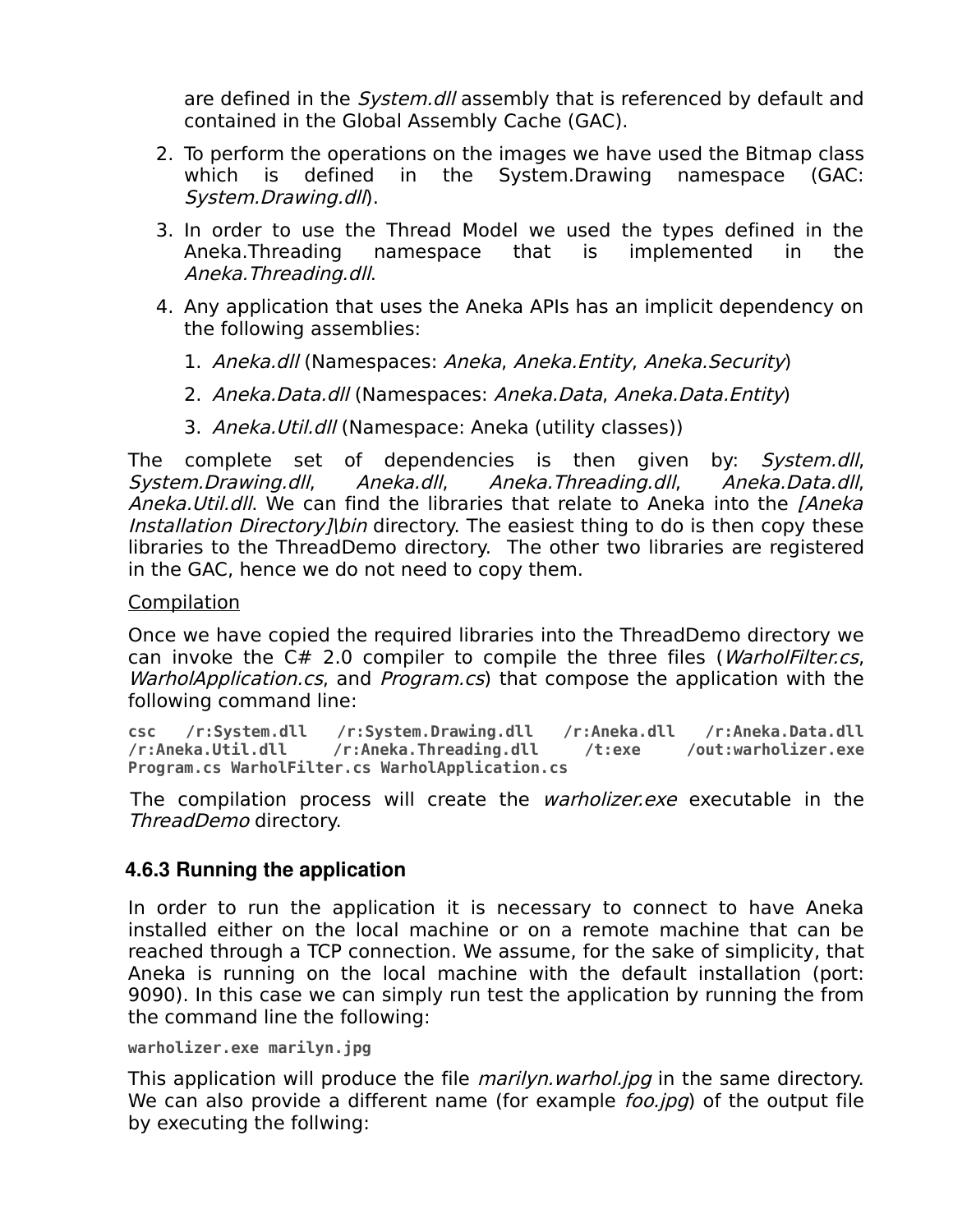**warholizer.exe marilyn.jpg foo.jpg**

If we need to customize the way in which the application connects to Aneka. We can simply edit the configuration file *conf.xml* (for example we need to change the address where the application should connect) and run the following:

**warholizer.exe marilyn.jpg foo.jpg conf.xml**

Figure 6 shows the input file and a possible outcome of the execution of warholizer on the given input file.





Figure 6. Input (left) and output (right) images (not in original sizes).

## **5. Conclusions**

In this tutorial we have introduced the Thread Model for developing distributed applications based on remotely executable threads with Aneka. The Thread Model allows developers to quickly virtualize multi-threaded applications with Aneka. It introduces the concept of AnekaThread that represents a thread that is executed on a remote computing node in the Aneka network. The *AnekaThread* class exposes a subset of the operations offered by the *System. Threading. Thread* class, this makes the transition from a local multi-threaded application to a distributed multi-threaded application straightforward.

As happens for local threads a AnekaThread is configured with a ThreadStart object that wraps the information required run a method. It is possible to start, join, and abort a thread in the same manner as we do with local threads. Few restrictions apply to the execution of remote threads. As explained in the tutorial, AnekaThread instances cannot be paused or run static methods and they do not support all the asynchronous operations of